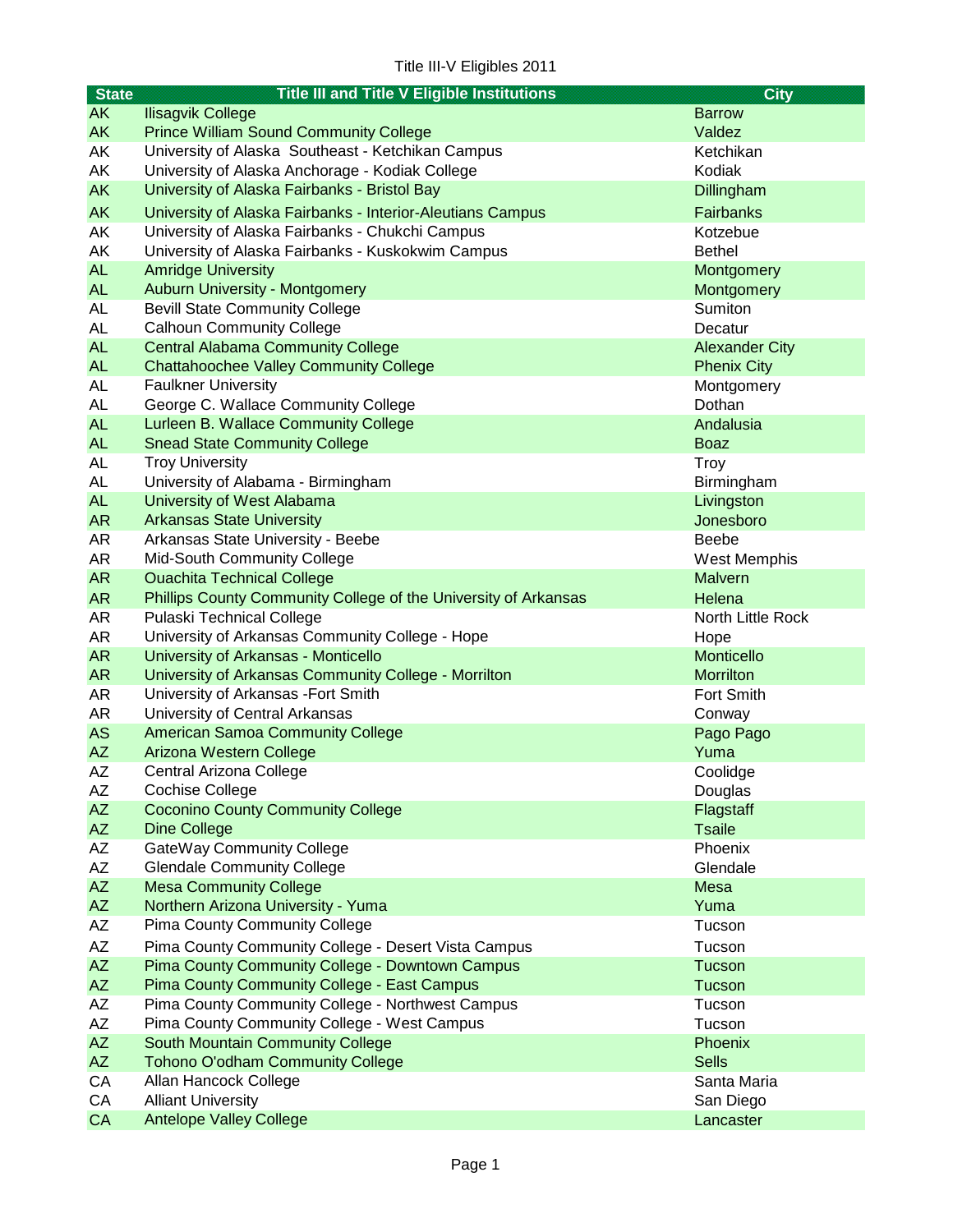| <b>CA</b> | Antioch University - Santa Barbara            | Santa Barbara                   |
|-----------|-----------------------------------------------|---------------------------------|
| CA        | <b>Bakersfield College</b>                    | <b>Bakersfield</b>              |
| CA        | <b>Barstow Community College</b>              | <b>Barstow</b>                  |
| CA        | <b>Cabrillo College</b>                       | Aptos                           |
| CA        | Cal State Polytechnic University - Pomona     | Pomona                          |
| CA        | Cal State University - Fresno                 | Fresno                          |
| CA        | Cal State University - Los Angeles            | Los Angeles                     |
| <b>CA</b> | Cal State University - Dominguez Hills        | Carson                          |
| CA        | Cal State University - Northridge             | Northridge                      |
| СA        | Cal State University - Stanislaus             | <b>Turlock</b>                  |
| CA        | California Baptist University                 | Riverside                       |
| <b>CA</b> | California Institute of Integral Studies      | San Francisco                   |
| <b>CA</b> | California State University - Channel Islands | Camarillo                       |
| CA        | California State University - Bakersfield     | <b>Bakersfield</b>              |
| CA        | California State University - East Bay        | Hayward                         |
| <b>CA</b> | California State University - Fullerton       | <b>Fullerton</b>                |
| CA        | California State University - Long Beach      | Long Beach                      |
| CA        | California State University - Monterey Bay    | Seaside                         |
| CA        | California State University - Sacramento      | Sacramento                      |
| CA        | California State University - San Bernardino  | San Bernardino                  |
| CA        | California State University - San Marcos      | <b>San Marcos</b>               |
| CA        | Canada College                                | <b>Redwood City</b>             |
| CA        | <b>Cerritos College</b>                       | Norwalk                         |
| <b>CA</b> | <b>Chabot College</b>                         | Hayward                         |
| CA        | <b>Chaffey Community College</b>              | Rancho Cucamonga                |
| CA        | <b>Citrus Community College</b>               | Glendora                        |
| CA        | College of the Canyons                        | Santa Clarita                   |
| <b>CA</b> | <b>College of the Desert</b>                  | <b>Palm Desert</b>              |
| CA        | College of the Redwoods                       | Eureka                          |
| CA        | College of the Sequoias                       | Visalia                         |
| CA        | Columbia College                              | Sonora                          |
| <b>CA</b> | <b>Contra Costa College</b>                   | San Pablo                       |
| CA        | <b>Cosumnes River College</b>                 | Sacramento                      |
| CA        | <b>Crafton Hills College</b>                  | Yucaipa                         |
| CA        | <b>Cypress College</b>                        | Cypress                         |
| <b>CA</b> | De Anza Community College                     | Cupertino                       |
| CA        | East Los Angeles College                      | <b>Monterey Park</b>            |
| CA        | El Camino College                             | Torrance                        |
| CA        | Fresno City College                           | Fresno                          |
| CA        | <b>Fresno Pacific University</b>              | Fresno                          |
| CA        | <b>Gavilan College</b>                        | Gilroy                          |
| CA        | <b>Glendale Community College</b>             | Glendale                        |
| CA        | <b>Hartnell Community College</b>             | Salinas                         |
| CA        | <b>Holy Names College</b>                     | Oakland                         |
| CA        | <b>Hope International University</b>          | Fullerton                       |
| CA        | <b>Imperial Valley College</b>                | Imperial                        |
| CA        | La Sierra University                          | Riverside                       |
| CA        | Laguna College of Art and Design              | Laguna Beach                    |
| CA        | Lassen College                                | Susanville                      |
| CA        | Long Beach City College                       |                                 |
| CA        | Los Angeles City College                      | Long Beach                      |
| CA        | Los Angeles Harbor College                    | Los Angeles                     |
|           |                                               | Wilmington                      |
| CA        | Los Angeles Mission College                   | Sylmar<br><b>Woodland Hills</b> |
| CA        | Los Angeles Pierce College                    |                                 |
| CA        | Los Angeles Southwest College                 | Los Angeles                     |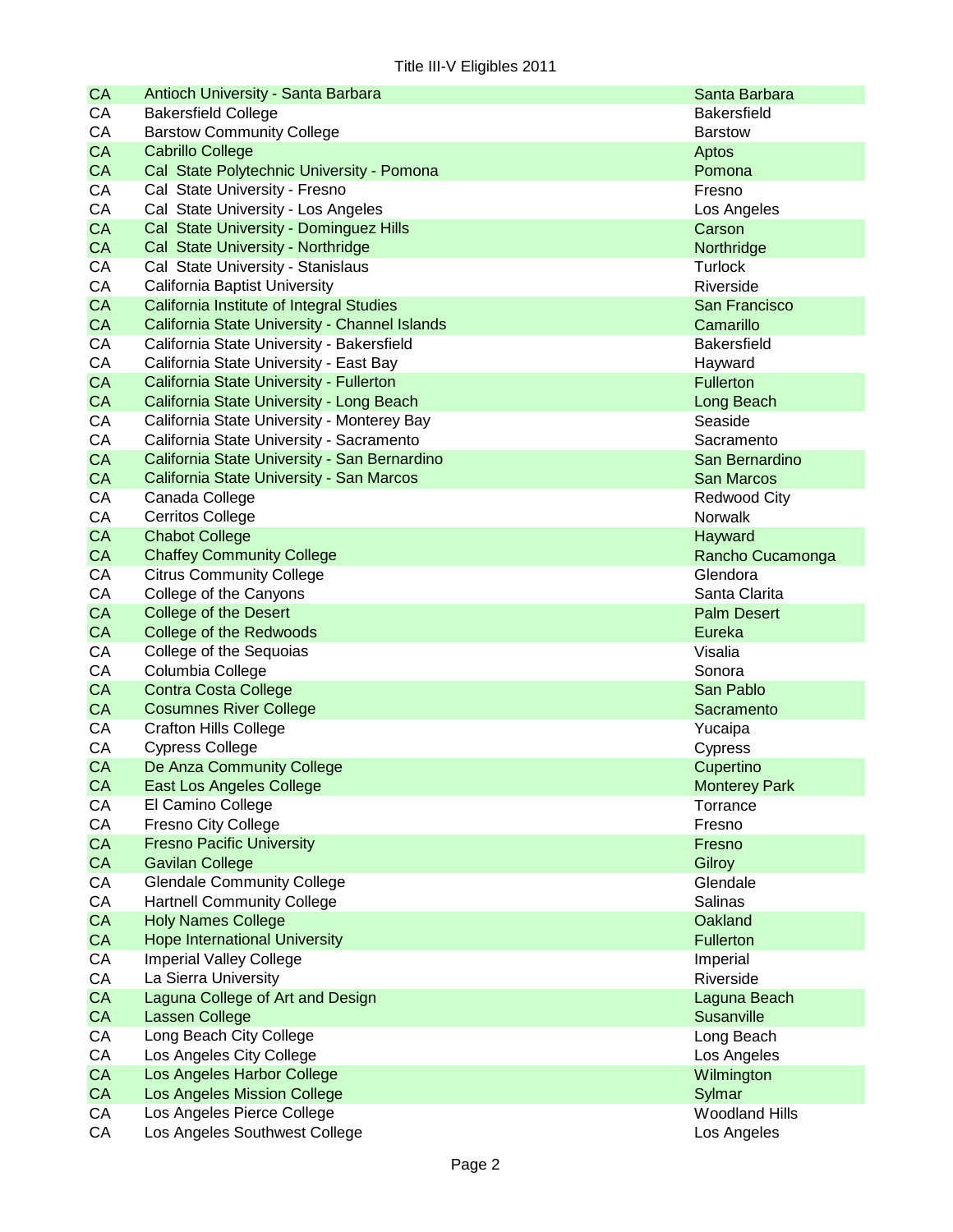| CA              | Los Angeles Trade Technical College                     | Los Angeles                          |
|-----------------|---------------------------------------------------------|--------------------------------------|
| <b>CA</b>       | Los Angeles Valley College                              | Van Nuys                             |
| CA              | Los Medanos College                                     | Pittsburg                            |
| CA              | Mendocino College                                       | Ukiah                                |
| CA              | <b>Merced College</b>                                   | Merced                               |
| <b>CA</b>       | <b>Mission College</b>                                  | Santa Clara                          |
| CA              | Modesto Junior College                                  | Modesto                              |
| CA              | Mount Saint Mary's College                              | Los Angeles                          |
| CA              | <b>Mount San Antonio College</b>                        | Walnut                               |
| <b>CA</b>       | <b>Mount San Jacinto College</b>                        | San Jacinto                          |
| CA              | Notre Dame de Namur University                          | <b>Belmont</b>                       |
| CA              | <b>Orange Coast College</b>                             | Costa Mesa                           |
| CA              | <b>Oxnard College</b>                                   | Oxnard                               |
| <b>CA</b>       | <b>Pacific Oaks College</b>                             | Pasadena                             |
| CA              | Palomar College                                         | San Marcos                           |
| CA              | Pasadena City College                                   | Pasadena                             |
| <b>CA</b>       | <b>Reedley College</b>                                  | Reedley                              |
|                 | Reedley College/Willow International Educational Center |                                      |
| <b>CA</b><br>CA |                                                         | Fresno                               |
|                 | Rio Hondo Community College                             | Whittier                             |
| CA              | <b>Riverside City College</b>                           | Riverside                            |
| <b>CA</b>       | Riverside Community College/Moreno Valley Campus        | <b>Moreno Valley</b><br><b>Norco</b> |
| <b>CA</b>       | <b>Riverside Community College/Norco Campus</b>         |                                      |
| CA              | San Bernardino Valley College                           | San Bernardino                       |
| CA              | San Diego State University IVC                          | Calexico                             |
| CA              | San Joaquin Delta College                               | <b>Stockton</b>                      |
| <b>CA</b>       | <b>San Jose State University</b>                        | San Jose                             |
| CA              | Santa Ana College                                       | Santa Ana                            |
| CA              | Santa Barbara City College                              | Santa Barbara                        |
| CA              | Santa Monica College                                    | Santa Monica                         |
| <b>CA</b>       | Santiago Canyon College                                 | Orange                               |
| CA              | Southwestern College                                    | Chula Vista                          |
| CA              | <b>Taft College</b>                                     | Taft                                 |
| <b>CA</b>       | University of California - Irvine                       | <b>Irvine</b>                        |
| <b>CA</b>       | University of California - Merced                       | <b>Merced</b>                        |
| CA              | University of La Verne                                  | La Verne                             |
| CA              | University of the Pacific                               | Stockton                             |
| <b>CA</b>       | Vanguard University of Southern California              | <b>Costa Mesa</b>                    |
| <b>CA</b>       | <b>Ventura College</b>                                  | Ventura                              |
| CA              | West Hills College Coalinga                             | Coalinga                             |
| CA              | West Hills College Lemoore                              | Lemoore                              |
| CA              | <b>West Los Angeles College</b>                         | <b>Culver City</b>                   |
| CA              | <b>West Valley College</b>                              | Saratoga                             |
| CA              | <b>Whittier College</b>                                 | Whittier                             |
| CA              | <b>Woodland Community College</b>                       | Woodland                             |
| CA              | <b>Yuba College</b>                                     | Marysville                           |
| CO              | <b>Adams State College</b>                              | Alamosa                              |
| CO              | Aims Community College                                  | Greeley                              |
| CO              | Colorado State University - Pueblo                      | Pueblo                               |
| CO              | <b>Community College of Aurora</b>                      | Aurora                               |
| CO              | <b>Front Range Community College</b>                    | Westminster                          |
| CO              | Naropa University                                       | <b>Boulder</b>                       |
| CO              | Northeastern Junior College                             | Sterling                             |
| CO              | <b>Otero Junior College</b>                             | La Junta                             |
| CO              | <b>Pikes Peak Community College</b>                     | <b>Colorado Springs</b>              |
| CO              | <b>Pueblo Community College</b>                         | Pueblo                               |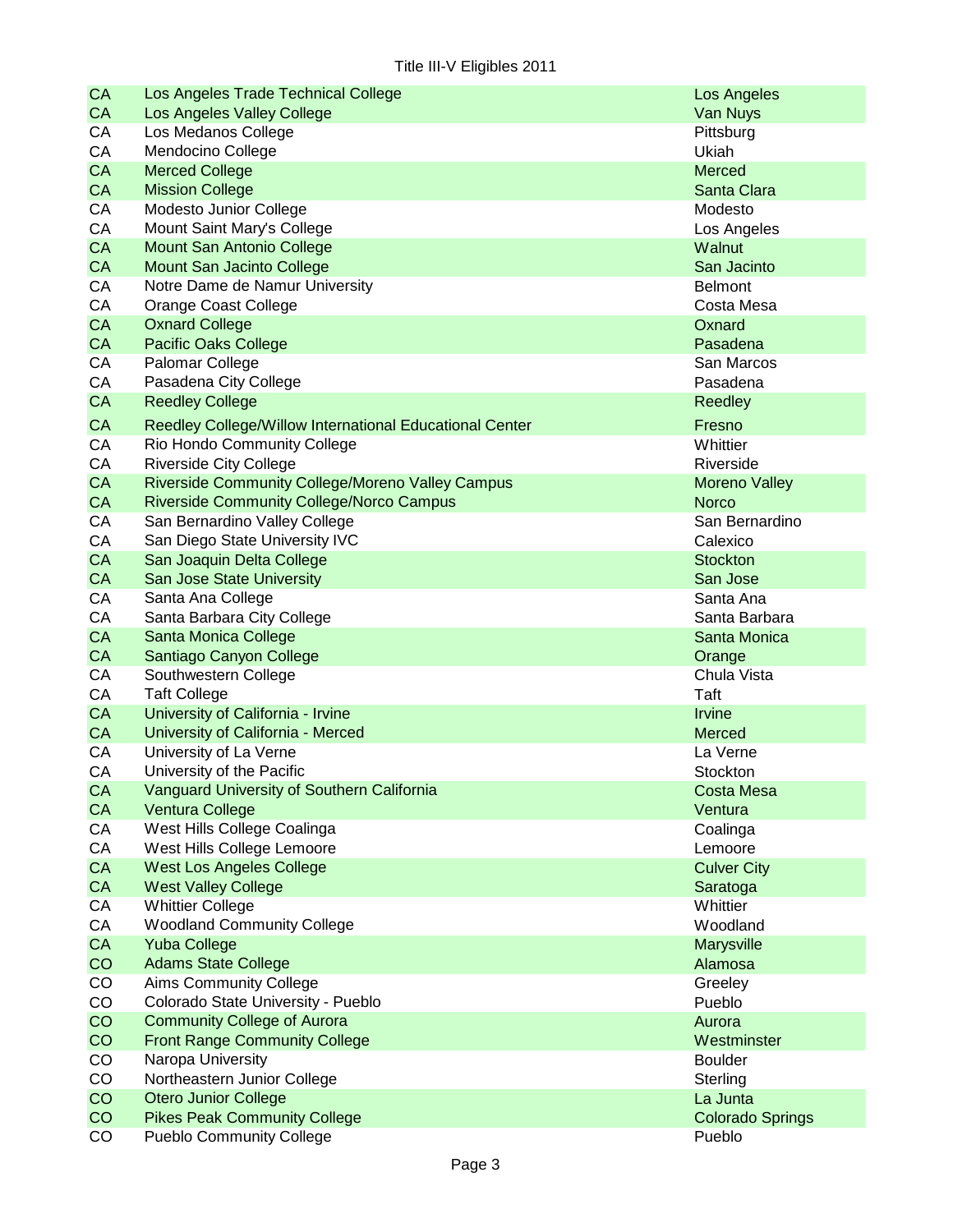| CO              | <b>Trinidad State Junior College</b>                                           | Trinidad                            |
|-----------------|--------------------------------------------------------------------------------|-------------------------------------|
| CO              | University of Colorado - Colorado Springs                                      | <b>Colorado Springs</b>             |
| <b>CT</b>       | <b>Capital Community College</b>                                               | <b>Hartford</b>                     |
| <b>CT</b>       | <b>Housatonic Community College</b>                                            | <b>Bridgeport</b>                   |
| <b>CT</b>       | Norwalk Community Technical College                                            | Norwalk                             |
| <b>CT</b>       | Saint Joseph College                                                           | <b>West Hartford</b>                |
| <b>CT</b>       | <b>Southern Connecticut State University</b>                                   | <b>New Haven</b>                    |
| <b>CT</b>       | University of Bridgeport                                                       | <b>Bridgeport</b>                   |
| FL.             | Ave Maria University                                                           | Ave Maria                           |
| <b>FL</b>       | <b>Barry University</b>                                                        | <b>Miami Shores</b>                 |
| <b>FL</b>       | <b>Brevard Community College</b>                                               | Cocoa                               |
| FL              | <b>Broward Community College</b>                                               | Fort Lauderdale                     |
| FL.             | <b>Broward Community College - Central Campus</b>                              | Davie                               |
| FL.             | <b>Broward Community College - North Campus</b>                                | <b>Coconut Creek</b>                |
| <b>FL</b>       | <b>Broward Community College - South Campus</b>                                | <b>Pembroke Pines</b>               |
| FL.             | Carlos Albizu University - Miami Campus                                        | Miami                               |
| FL.             | Daytona State College                                                          | Daytona Beach                       |
| FL.             | <b>Edison State College</b>                                                    | <b>Fort Myers</b>                   |
| FL.             | <b>Florida Atlantic University</b>                                             | <b>Boca Raton</b>                   |
| FL              | Florida International University                                               | Miami                               |
| <b>FL</b>       | Florida Keys Community College                                                 | <b>Key West</b>                     |
| FL.             | <b>Gulf Coast Community College</b>                                            | Panama City                         |
| <b>FL</b>       | <b>Hillsborough Community College</b>                                          | Tampa                               |
| FL              | Hillsborough Community College - South Shore Campus                            | <b>Ruskin</b>                       |
| <b>FL</b>       |                                                                                |                                     |
| <b>FL</b>       | Hillsborough Community College - Dale Mabry Campus<br><b>Hodges University</b> | Tampa                               |
| <b>FL</b>       |                                                                                | <b>Naples</b><br><b>Fort Pierce</b> |
|                 | Indian River State College                                                     |                                     |
| FL              | Jones College                                                                  | Jacksonville                        |
| FL<br><b>FL</b> | Jones College - West                                                           | Jacksonville                        |
| <b>FL</b>       | Miami Dade College - District                                                  | Miami                               |
|                 | Miami Dade College - Hialeah Campus                                            | Hialeah                             |
| <b>FL</b>       | Miami Dade College - Homestead Campus                                          | Homestead                           |
| FL.             | Miami Dade College - InterAmerican Campus                                      | Miami                               |
| <b>FL</b>       | Miami Dade College - Kendall Campus                                            | Miami                               |
| FL.             | Miami Dade College - Medical Center Campus                                     | Miami                               |
| FL              | Miami Dade College - North Campus                                              | Miami                               |
| FL.             | Miami Dade College - Wolfson Campus                                            | Miami                               |
| <b>FL</b>       | <b>North Florida Community College</b>                                         | Madison<br><b>Fort Lauderdale</b>   |
| FL.             | <b>Nova Southeastern University</b>                                            | Lake Worth                          |
| FL              | Palm Beach State College                                                       |                                     |
| FL              | Pasco - Hernando Community College                                             | New Port Richey                     |
| <b>FL</b>       | <b>Saint Leo University</b>                                                    | Saint Leo                           |
| <b>FL</b>       | <b>Saint Thomas University</b>                                                 | <b>Miami Gardens</b>                |
| <b>FL</b>       | Seminole State College of Florida                                              | Sanford                             |
| FL.             | South Florida Community College                                                | Avon Park                           |
| FL.             | St. Johns River State College                                                  | Palatka                             |
| FL.             | Universidad del Este - Orlando Campus                                          | Orlando                             |
| FL              | Universidad del Este - South Florida Center                                    | Condado de Broward                  |
| FL              | Universidad Del Turabo - South Florida Center                                  | Condado de Broward                  |
| FL.             | Universidad Del Turabo - Orlando Center                                        | Orlando                             |
| <b>FL</b>       | Universidad Metropolitana - Orlando Metropolitan Center                        | Orlando                             |
| FL              | Universidad Metropolitana - South Florida Center                               | Condado de Broward                  |
| FL.             | Universidad Politecnica de PR-Polytechnic University of the Americas           | Miami                               |
| FL.             | Universidad Politecnica de Puerto Rico - Orlando                               | Orlando                             |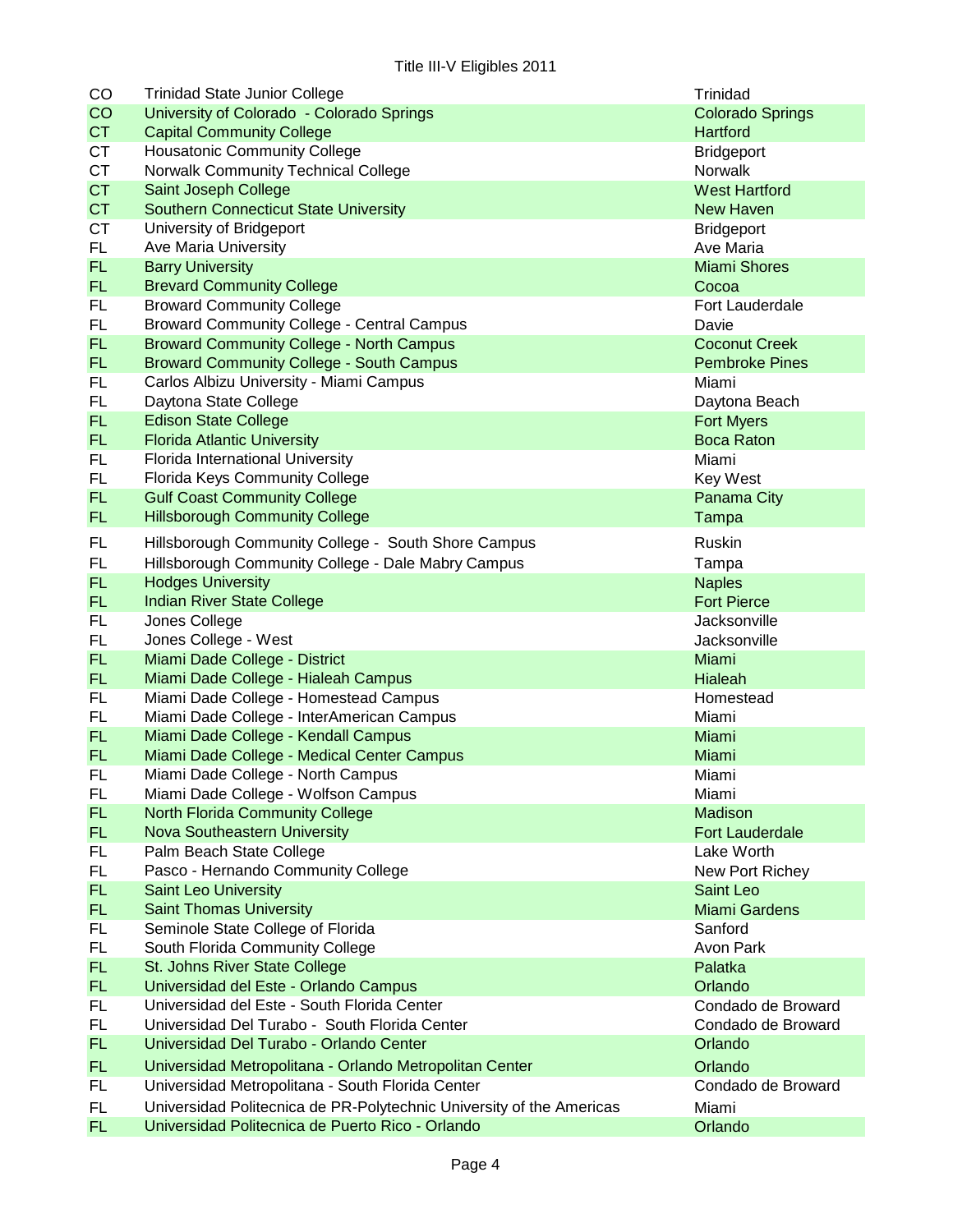| <b>FL</b>       | <b>Valencia Community College</b>                      | Orlando                         |
|-----------------|--------------------------------------------------------|---------------------------------|
| <b>FL</b>       | Valencia Community College - East Campus               | Orlando                         |
| FL              | Valencia Community College - Osceola Campus            | Kissimmee                       |
| <b>FM</b>       | College of Micronesia - Federated States of Micronesia | Pohnpei                         |
| <b>GA</b>       | Abraham Baldwin Agricultural College                   | <b>Tifton</b>                   |
| GA              | <b>Albany Technical College</b>                        | Albany                          |
| GA              | <b>Athens Technical College</b>                        | Athens                          |
| GA              | <b>Atlanta Technical College</b>                       | Atlanta                         |
| <b>GA</b>       | <b>Augusta State University</b>                        | Augusta                         |
| GA              | <b>Augusta Technical College</b>                       | Augusta                         |
| GA              | Central Georgia Technical College                      | Macon                           |
| GA              | <b>College of Coastal Georgia</b>                      | <b>Brunswick</b>                |
| GA              | <b>Columbus State University</b>                       | Columbus                        |
| GA              | <b>Columbus Technical College</b>                      | Columbus                        |
| GA              | Dalton State College                                   | Dalton                          |
| <b>GA</b>       | <b>Dekalb Technical Institute</b>                      | Clarkston                       |
| <b>GA</b>       | Georgia Gwinnett College                               | Lawrenceville                   |
| GA              | Georgia Perimeter College                              | Decatur                         |
| GA              | Georgia Southern University                            | Statesboro                      |
| <b>GA</b>       | Georgia Southwestern State University                  | <b>Americus</b>                 |
| GA              | <b>Macon State College</b>                             |                                 |
|                 |                                                        | Macon                           |
| GA<br>GA        | Middle Georgia College                                 | Cochran<br><b>Warner Robins</b> |
| <b>GA</b>       | Middle Georgia Technical College                       |                                 |
|                 | North Georgia Technical College                        | <b>Clarkesville</b>             |
| GA              | <b>Ogeechee Technical College</b>                      | Statesboro                      |
| GA              | Okefenokee Technical College                           | Waycross                        |
| GA              | Savannah Technical College                             | Savannah                        |
| <b>GA</b>       | South Georgia Technical College                        | <b>Americus</b>                 |
| <b>GA</b>       | <b>Thomas University</b>                               | <b>Thomasville</b>              |
| GA              | Valdosta State University                              | Valdosta                        |
| GA              | West Georgia Technical College                         | Waco                            |
| <b>GA</b>       | <b>Wiregrass Georgia Technical College</b>             | Valdosta                        |
| GU              | <b>Guam Community College</b>                          | Barrigada                       |
| GU              | Pacific Islands University                             | Mangilao                        |
| HI              | Chaminade University of Honolulu                       | Honolulu                        |
| HI              | <b>Hawaii Community College</b>                        | Hilo                            |
| H <sub>II</sub> | <b>Kapiolani Community College</b>                     | Honolulu                        |
| HI              | Kauai Community College                                | Lihue                           |
| HI              | <b>Leeward Community College</b>                       | Pearl City                      |
| H <sub>l</sub>  | <b>Maui Community College</b>                          | Kahului                         |
| HI              | University of Hawaii - West Oahu                       | <b>Pearl City</b>               |
| HI              | University of Hawaii - Hilo                            | Hilo                            |
| HI              | University of Hawaii - Manoa                           | Honolulu                        |
| IA              | <b>Briar Cliff University</b>                          | <b>Sioux City</b>               |
| IA              | <b>Eastern Iowa Community College</b>                  | Davenport                       |
| IA              | <b>Ellsworth Community College</b>                     | Iowa Falls                      |
| IA              | <b>Hawkeye Community College</b>                       | Waterloo                        |
| IA              | <b>Iowa Central Community College</b>                  | Fort Dodge                      |
| IA              | Iowa Lakes Community College                           | <b>Estherville</b>              |
| IA              | Maharishi University of Management                     | Fairfield                       |
| IA              | Marshalltown Community College                         | Marshalltown                    |
| IA              | North Iowa Area Community College                      | <b>Mason City</b>               |
| IA              | <b>Northwest Iowa Community College</b>                | Sheldon                         |
| IA              | Southwestern Community College                         | Creston                         |
| IA              | University of Dubuque                                  | Dubuque                         |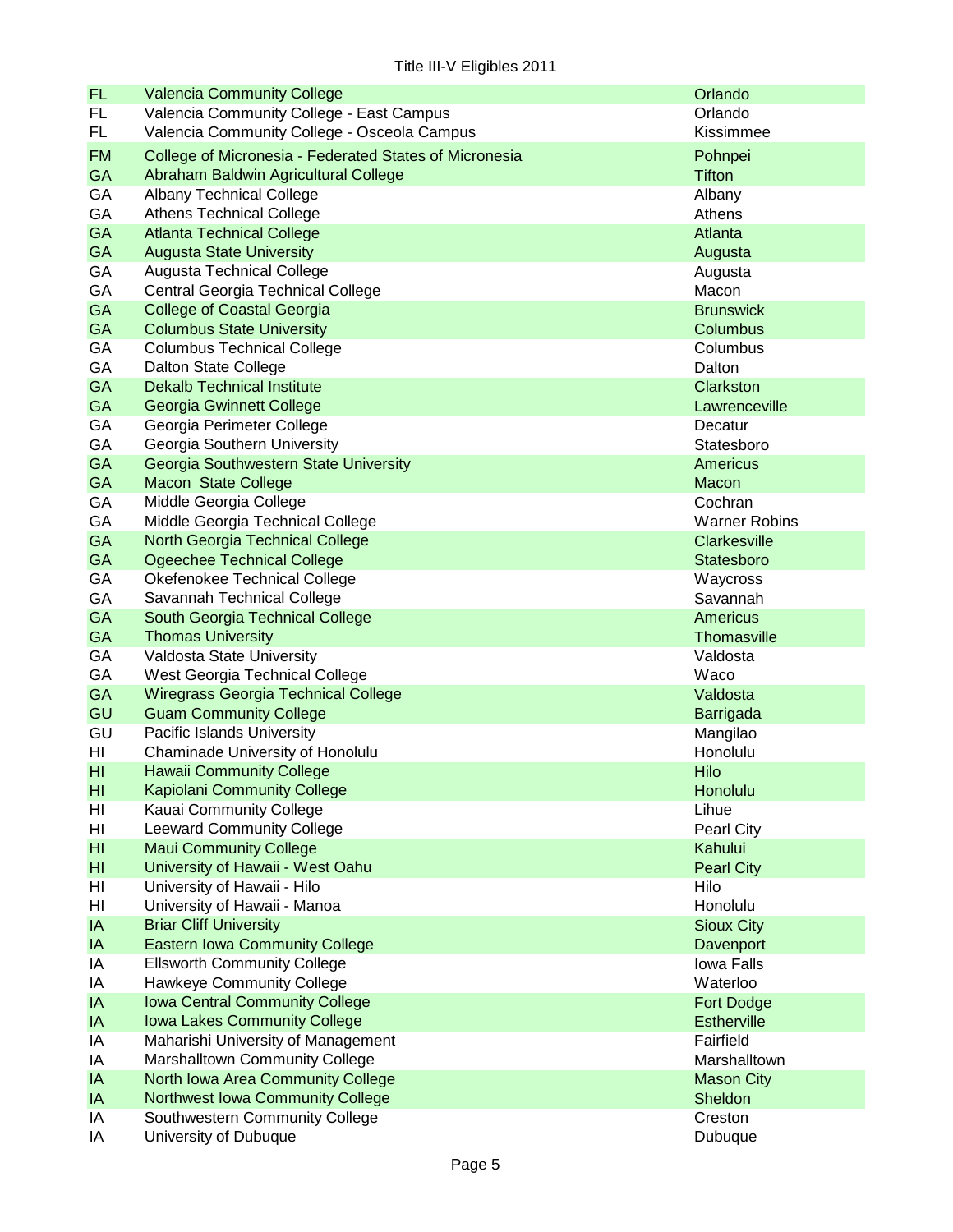| IA                                | <b>Wartburg College</b>                           | Waverly                 |
|-----------------------------------|---------------------------------------------------|-------------------------|
| IA                                | <b>Western Iowa Tech Community College</b>        | <b>Sioux City</b>       |
| ID                                | <b>Boise State University</b>                     | <b>Boise</b>            |
| ID                                | College of Southern Idaho                         | <b>Twin Falls</b>       |
| ID                                | <b>Idaho State University</b>                     | Pocatello               |
| ID                                | <b>Lewis-Clark State College</b>                  | Lewiston                |
| ID                                | North Idaho College                               | Coeur d'Alene           |
| IL                                | Carl Sandburg College                             | Galesburg               |
| IL                                | <b>Chicago State University</b>                   | Chicago                 |
| IL                                | City Colleges of Chicago Harry S. Truman College  | Chicago                 |
| IL                                | City Colleges of Chicago Richard J. Daley College | Chicago                 |
| IL                                | College of Du Page                                | Glen Ellyn              |
| IL                                | <b>College of Lake County</b>                     | Grayslake               |
| IL                                | <b>East West University</b>                       | Chicago                 |
| IL                                | <b>Eastern Illinois University</b>                | Charleston              |
| IL                                | <b>Elgin Community College</b>                    | Elgin                   |
| IL                                | <b>Eureka College</b>                             | Eureka                  |
| IL                                | <b>Frontier Community College</b>                 | <b>Fairfield</b>        |
| IL                                | <b>Governors State University</b>                 | <b>University Park</b>  |
| IL                                | Harold Washington College                         | Chicago                 |
| IL                                | <b>Heartland Community College</b>                | <b>Normal</b>           |
| IL                                | <b>Illinois Central College</b>                   | <b>East Peoria</b>      |
| IL                                | <b>Illinois College</b>                           | Jacksonville            |
| IL                                | Illinois Institute of Technology                  | Chicago                 |
| IL                                | <b>Joliet Junior College</b>                      | <b>Joliet</b>           |
| IL                                | <b>Kankakee Community College</b>                 | Kankakee                |
| IL                                | Kennedy King College                              | Chicago                 |
| IL                                | Lake Land College                                 | Mattoon                 |
| IL                                | Lewis & Clark Community College                   | Godfrey                 |
| IL                                | <b>Lewis University</b>                           | Romeoville              |
| IL                                | <b>Lincoln Land Community College</b>             |                         |
| IL                                | <b>Lincoln Trail College</b>                      | Springfield<br>Robinson |
| IL                                | Malcolm X College                                 | Chicago                 |
| IL                                | <b>Monmouth College</b>                           | Monmouth                |
| IL                                | Northeastern Illinois University                  | Chicago                 |
| IL                                | <b>Oakton Community College</b>                   | Des Plaines             |
| $\sf IL$                          | <b>Olive Harvey College</b>                       | Chicago                 |
| $\ensuremath{\mathsf{IL}}\xspace$ | <b>Olney Central College</b>                      | Olney                   |
| IL                                | Parkland College                                  | Champaign               |
| IL                                | Prairie State College                             | Chicago Heights         |
| IL.                               | <b>Rend Lake College</b>                          | Ina                     |
| IL.                               | <b>Richland Community College</b>                 | <b>Decatur</b>          |
| IL                                | <b>Robert Morris University Illinois</b>          | Chicago                 |
| IL                                | <b>Rock Valley College</b>                        | Rockford                |
| IL.                               | <b>Roosevelt University</b>                       | Chicago                 |
| IL                                | <b>Saint Augustine College</b>                    | Chicago                 |
|                                   |                                                   | South Holland           |
| IL<br>IL                          | South Suburban College<br><b>Triton College</b>   | <b>River Grove</b>      |
|                                   |                                                   |                         |
| IL                                | VanderCook College of Music                       | Chicago                 |
| IL                                | <b>Wabash Valley College</b>                      | Mt. Carmel              |
| IL                                | <b>Waubonsee Community College</b>                | <b>Sugar Grove</b>      |
| IL                                | <b>Western Illinois University</b>                | Macomb                  |
| $\ensuremath{\mathsf{IL}}\xspace$ | <b>Wilbur Wright College</b>                      | Chicago                 |
| IL.                               | <b>William Rainey Harper College</b>              | Palatine                |
| IN                                | Indiana University - East                         | Richmond                |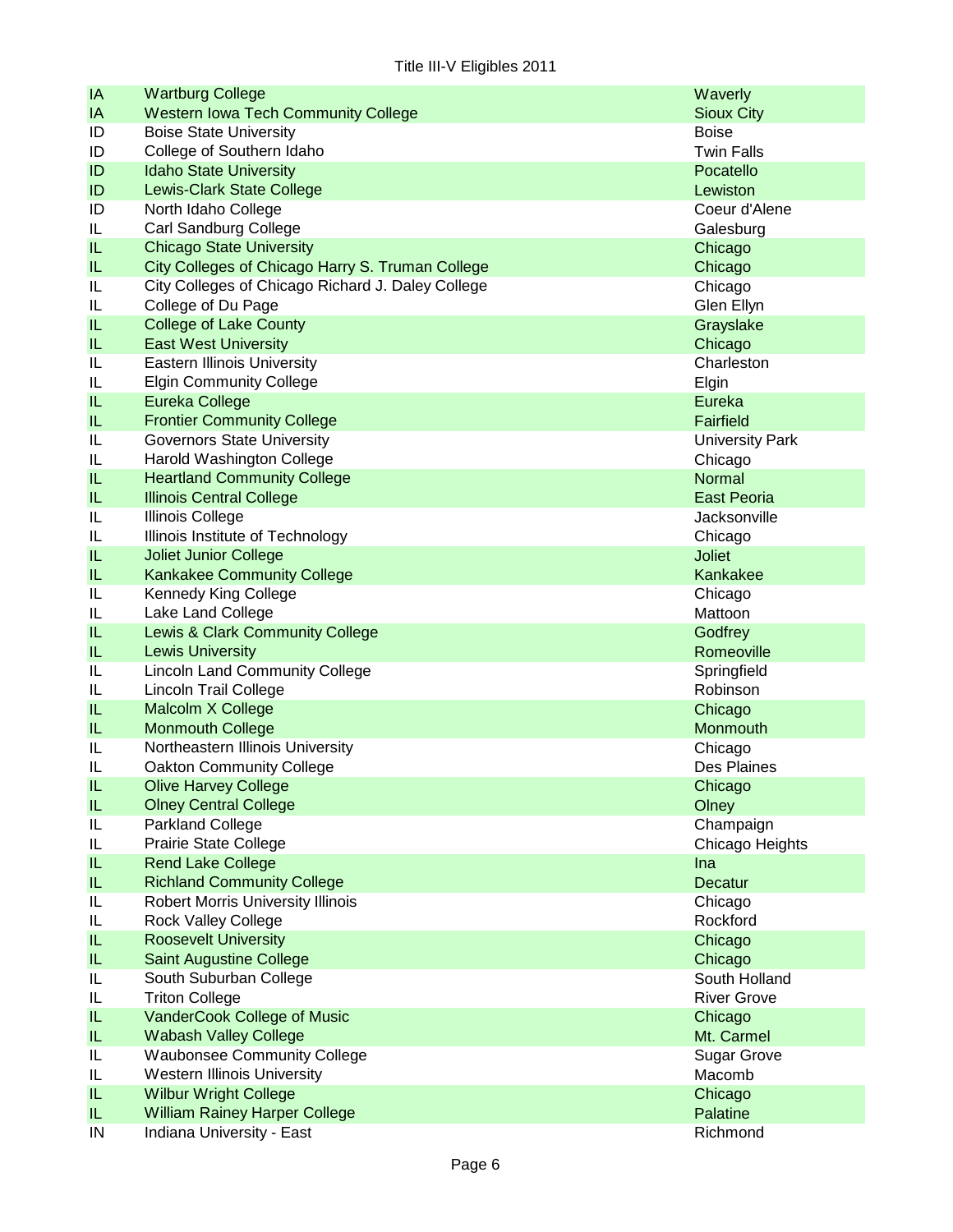| IN        | Ivy Tech Community College - Lafayette, Region 4               | Lafayette                          |
|-----------|----------------------------------------------------------------|------------------------------------|
| IN        | Ivy Tech Community College of Indiana - Bloomington            | Bloomington                        |
| IN        | Ivy Tech Community College of Indiana - Central Indiana        | Indianapolis                       |
| IN        | Ivy Tech Community College of Indiana - Columbus               | Columbus                           |
| IN        | Ivy Tech Community College of Indiana - East Central           | Muncie                             |
| IN        | Ivy Tech Community College of Indiana - Kokomo                 | Kokomo                             |
| IN        | Ivy Tech Community College of Indiana - North Central          | South Bend                         |
| IN        | Ivy Tech Community College of Indiana - Northeast              | Fort Wayne                         |
| IN        | Ivy Tech Community College of Indiana - Northwest              | Gary                               |
| IN        | Ivy Tech Community College of Indiana - Richmond               | Richmond                           |
| IN        | Ivy Tech Community College of Indiana - Southeast              | Madison                            |
| IN        | Ivy Tech Community College of Indiana - Southern Indiana       | Sellersburg                        |
| IN        | Ivy Tech Community College of Indiana - Southwest              | Evansville                         |
| IN        | Ivy Tech Community College of Indiana - Wabash Valley          | <b>Terre Haute</b>                 |
| IN        | <b>Martin University</b>                                       | Indianapolis                       |
| IN        | Saint Mary of the Woods College                                | St. Mary of the Woods              |
| KS        | <b>Bethany College</b>                                         | Lindsborg                          |
| <b>KS</b> | Dodge City Community College                                   | Dodge City                         |
| <b>KS</b> | Fort Hays State University                                     | Hays                               |
| KS        | Fort Scott Community College                                   | Fort Scott                         |
| KS        | Haskell Indian Nations University                              | Lawrence                           |
| <b>KS</b> | <b>Highland Community College</b>                              | Highland                           |
| <b>KS</b> | Kansas City Kansas Community College                           | <b>Kansas City</b>                 |
| KS        | Manhattan Area Technical College                               | Manhattan                          |
| KS        | <b>McPherson College</b>                                       | McPherson                          |
| <b>KS</b> | MidAmerica Nazarene University                                 | Olathe                             |
| <b>KS</b> | <b>Ottawa University</b>                                       | Ottawa                             |
| KS        | Seward County Community College/Area Technical School          | Liberal                            |
| KS        | <b>Sterling College</b>                                        | Sterling                           |
| <b>KY</b> | <b>Berea College</b>                                           | <b>Berea</b>                       |
| <b>KY</b> | <b>Big Sandy Community and Technical College</b>               | Prestonburg                        |
| KY        | <b>Bowling Green Technical College</b>                         | <b>Bowling Green</b>               |
| KY        | Eastern Kentucky University                                    | Richmond                           |
| <b>KY</b> | <b>Gateway Community and Technical College</b>                 | Covington                          |
| KY        | <b>Hopkinsville Community College</b>                          | Hopkinsville                       |
| KY.       | Jefferson Community College - KY Community & Technical College | Louisville                         |
| KY.       | Kentucky Wesleyan College                                      | Owensboro                          |
| <b>KY</b> | <b>Lindsey Wilson College</b>                                  | Columbia                           |
| <b>KY</b> | <b>Madisonville Community College</b>                          | Madisonville                       |
| KY        | Morehead State University                                      | Morehead                           |
| KY        | <b>Murray State University</b>                                 | Murray                             |
| <b>KY</b> | <b>Somerset Community College</b>                              | Somerset                           |
| <b>KY</b> | <b>Spalding University</b>                                     | Louisville                         |
| KY        | <b>Union College</b>                                           | Barbourville                       |
| KY        | University of the Cumberlands                                  | Williamsburg                       |
| <b>KY</b> | <b>Western Kentucky University</b>                             | <b>Bowling Green</b>               |
| LA        | <b>Bossier Parish Community College</b>                        | <b>Bossier City</b>                |
| LA        | Elaine P. Nunez Community College                              | Chalmette                          |
| LA        | Louisiana Delta Community College                              | Monroe                             |
| LA        |                                                                | Shreveport                         |
|           | Louisiana State University - Shreveport                        |                                    |
| LA        | <b>McNeese State University</b>                                | <b>Lake Charles</b>                |
| LA        | <b>Nicholls State University</b>                               | Thibodaux                          |
| LA<br>LA  | Northwestern State University<br>Our Lady of the Lake College  | Natchitoches<br><b>Baton Rouge</b> |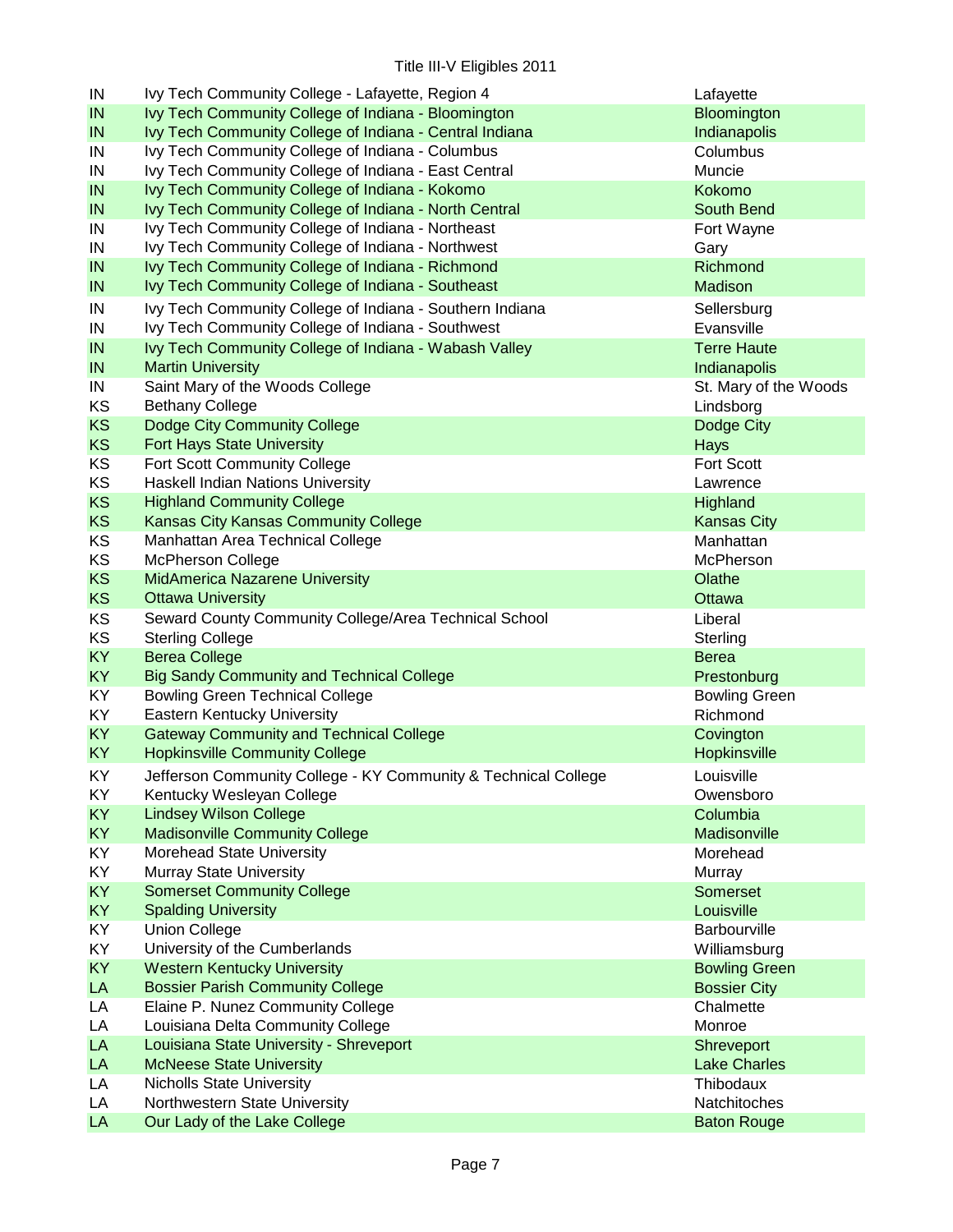| LA        | <b>River Parishes Community College</b>        | Sorrento               |
|-----------|------------------------------------------------|------------------------|
| LA        | University of Louisiana at Monroe              | Monroe                 |
| LA        | University of New Orleans                      | <b>New Orleans</b>     |
| <b>MA</b> | <b>Bay Path College</b>                        | Longmeadow             |
| <b>MA</b> | <b>Becker College</b>                          | Worcester              |
| МA        | Benjamin Franklin Institute of Technology      | <b>Boston</b>          |
| МA        | <b>Berkshire Community College</b>             | Pittsfield             |
| <b>MA</b> | <b>Bunker Hill Community College</b>           | <b>Boston</b>          |
| <b>MA</b> | <b>Cape Cod Community College</b>              | <b>West Barnstable</b> |
| МA        | <b>Fisher College</b>                          | <b>Boston</b>          |
| МA        | <b>Greenfield Community College</b>            | Greenfield             |
| <b>MA</b> | <b>Massasoit Community College</b>             | <b>Brockton</b>        |
| <b>MA</b> | <b>Mount Wachusett Community College</b>       | Gardner                |
| МA        | Newbury College                                | <b>Brookline</b>       |
| МA        | North Shore Community College                  | Danvers                |
| <b>MA</b> | <b>Northern Essex Community College</b>        | Haverhill              |
| <b>MA</b> | Northern Essex Community College - Lawrence    | Lawrence               |
| МA        | Quinsigamond Community College                 | Worcester              |
| МA        | <b>Roxbury Community College</b>               | <b>Boston</b>          |
| <b>MA</b> | <b>Salem State University</b>                  | <b>Salem</b>           |
| <b>MA</b> | <b>Springfield Technical Community College</b> | Springfield            |
| МA        | University of Massachusetts - Boston           | <b>Boston</b>          |
| МA        | Urban College of Boston: A Two Year College    | <b>Boston</b>          |
| <b>MD</b> | <b>Baltimore City Community College</b>        | <b>Baltimore</b>       |
| <b>MD</b> | <b>Chesapeake College</b>                      | <b>Wye Mills</b>       |
| MD        | College of Southern Maryland                   | La Plata               |
| MD        | <b>Community College of Baltimore County</b>   | <b>Baltimore</b>       |
| <b>MD</b> | <b>Montgomery College</b>                      | Rockville              |
| <b>MD</b> | <b>Prince George's Community College</b>       | Largo                  |
| MD        | Sojourner Douglas College                      | <b>Baltimore</b>       |
| MD        | University of Maryland at College Park         | <b>College Park</b>    |
| <b>MD</b> | <b>Wor-Wic Community College</b>               | Salisbury              |
| <b>ME</b> | Kennebec Valley Community College              | <b>Fairfield</b>       |
| ME        | University of Maine - Fort Kent                | Fort Kent              |
| ME        | <b>York County Community College</b>           | Wells                  |
| <b>MH</b> | College of the Marshall Islands                | Majuro                 |
| MI        | <b>Alpena Community College</b>                | Alpena                 |
| MI        | <b>Bay Mills Community College</b>             | <b>Brimley</b>         |
| MI        | <b>Central Michigan University</b>             | Mt Pleasant            |
| MI        | <b>Charles Stewart Mott Community College</b>  | <b>Flint</b>           |
| MI        | <b>Eastern Michigan University</b>             | Ypsilanti              |
| MI        | <b>Grand Rapids Community College</b>          | <b>Grand Rapids</b>    |
| MI        | <b>Henry Ford Community College</b>            | Dearborn               |
| MI        | Keweenaw Bay Ojibwa Community College          | Baraga                 |
| MI        | <b>Lake Superior State University</b>          | <b>Sault Ste Marie</b> |
| MI        | <b>Lansing Community College</b>               | Lansing                |
| MI        | Marygrove College                              | Detroit                |
| MI        | <b>Mid Michigan Community College</b>          | Harrison               |
| MI        | <b>Muskegon Community College</b>              | Muskegon               |
| MI        | Northwestern Michigan College                  | <b>Traverse City</b>   |
| MI        | Saginaw Chippewa Tribal College                | Mount Pleasant         |
| MI        | <b>Siena Heights University</b>                | Adrian                 |
| MI        | Southwestern Michigan College                  | Dowagiac               |
| MI        | University of Detroit Mercy                    | Detroit                |
| MI        | <b>Washtenaw Community College</b>             | Ann Arbor              |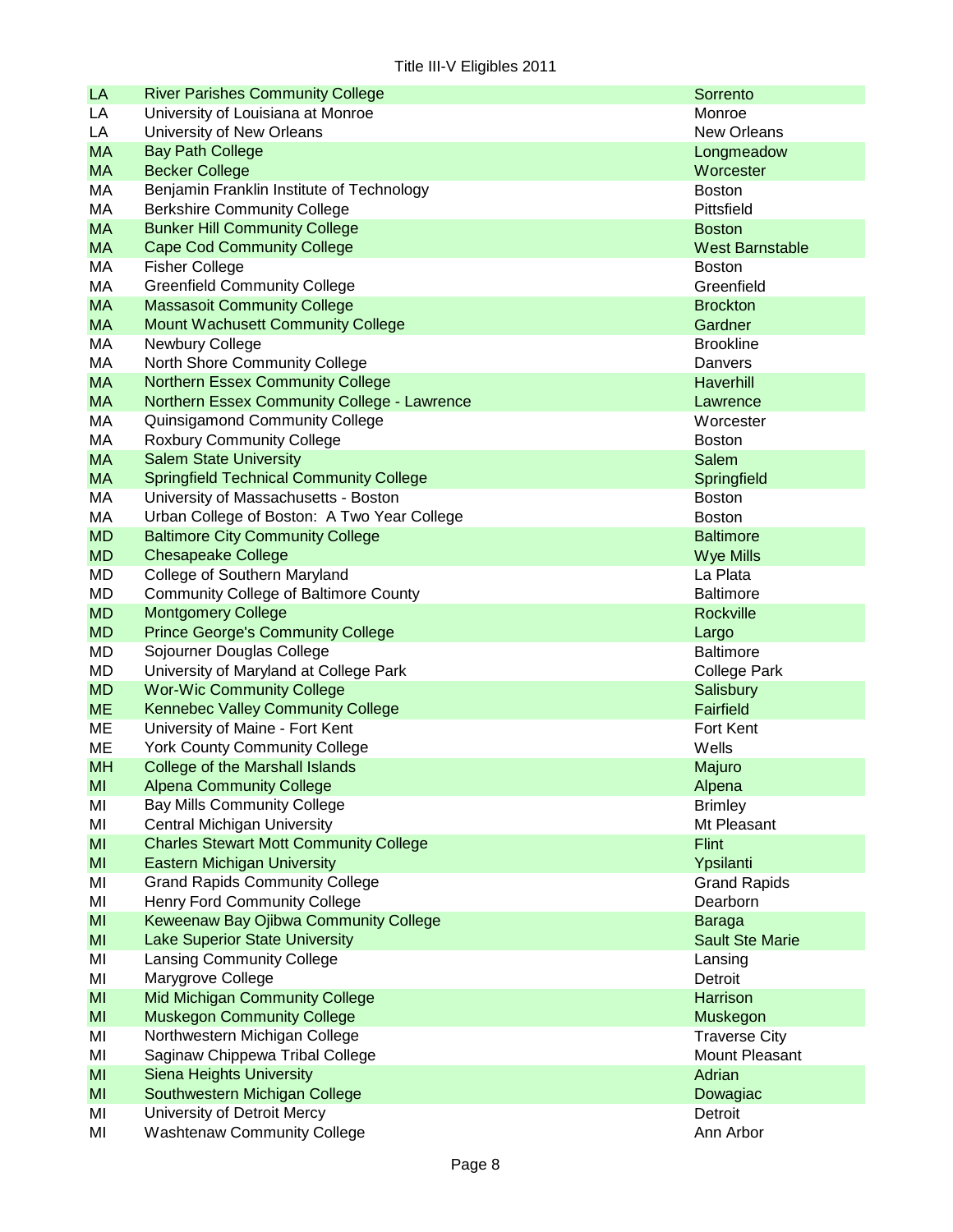| MI              | <b>Wayne County Community College</b>                          | <b>Detroit</b>             |
|-----------------|----------------------------------------------------------------|----------------------------|
| <b>MN</b>       | <b>Anoka-Ramsey Community College</b>                          | <b>Coon Rapids</b>         |
| MN              | <b>Central Lakes College</b>                                   | <b>Brainerd</b>            |
| MN              | Century Community and Technical College                        | White Bear Lake            |
| <b>MN</b>       | <b>College of Saint Benedict</b>                               | St Joseph                  |
| <b>MN</b>       | <b>College of Visual Arts</b>                                  | <b>St Paul</b>             |
| MN              | Dakota County Technical College                                | Rosemount                  |
| MN              | Fond du Lac Tribal & Community College                         | Cloquet                    |
| <b>MN</b>       | <b>Hamline University</b>                                      | <b>Saint Paul</b>          |
| <b>MN</b>       | <b>Inver Hills Community College</b>                           | <b>Inver Grove Heights</b> |
| MN              | Leech Lake Tribal College                                      | Cass Lake                  |
| MN              | Mesabi Range Community & Technical College                     | Virginia                   |
| <b>MN</b>       | <b>Rochester Community and Technical College</b>               | Rochester                  |
| <b>MN</b>       | University of Minnesota - Morris                               | <b>Morris</b>              |
| ΜN              | University of Minnesota - Twin Cities                          | Minneapolis                |
| MN              | White Earth Tribal and Community College                       | Mahnomen                   |
| <b>MO</b>       | <b>Avila College</b>                                           | <b>Kansas City</b>         |
| <b>MO</b>       | Jefferson College                                              | Hillsboro                  |
| <b>MO</b>       | Metropolitan Community College                                 | Kansas City                |
| <b>MO</b>       | Metropolitan Community College - Penn Valley                   | Kansas City                |
| <b>MO</b>       | Metropolitan Community Colleges - Blue River Community College | Independence               |
| <b>MO</b>       | Metropolitan Community Colleges - Longview Community College   | Lee's Summit               |
| <b>MO</b>       | Mineral Area College                                           | Park Hills                 |
| <b>MO</b>       | <b>Missouri State University</b>                               | Springfield                |
| <b>MO</b>       | Missouri State University - West Plains                        | <b>West Plains</b>         |
| <b>MO</b>       | <b>Moberly Area Community College</b>                          | <b>Moberly</b>             |
| <b>MO</b>       | <b>Ozarks Technical Community College</b>                      | Springfield                |
| <b>MO</b>       | Ranken Technical College                                       | Saint Louis                |
| <b>MO</b>       | <b>Saint Louis Community College</b>                           | <b>Saint Louis</b>         |
| <b>MO</b>       | <b>State Fair Community College</b>                            | Sedalia                    |
| <b>MO</b>       | Three Rivers Community College                                 | Poplar Bluff               |
| <b>MO</b>       | University of Central Missouri                                 | Warrensburg                |
| <b>MS</b>       | <b>Copiah-Lincoln Community College</b>                        | Wesson<br>Goodman          |
| <b>MS</b>       | <b>Holmes Community College</b>                                | Ellisville                 |
| <b>MS</b>       | Jones County Junior College                                    |                            |
| MS<br><b>MS</b> | <b>Meridian Community College</b><br>Mississippi College       | Meridian<br>Clinton        |
| <b>MS</b>       | Mississippi Delta Community College                            | Moorhead                   |
| MS              | Mississippi University for Women                               | Columbus                   |
| MS              | Southwest Mississippi Community College                        | Summit                     |
| <b>MT</b>       | <b>Blackfeet Community College</b>                             | <b>Browning</b>            |
| <b>MT</b>       | <b>Dull Knife Memorial College</b>                             | Lame Deer                  |
| МT              | Fort Belknap College                                           | Harlem                     |
| MT              | Fort Peck Community College                                    | Poplar                     |
| <b>MT</b>       | <b>Little Big Horn College</b>                                 | <b>Crow Agency</b>         |
| <b>MT</b>       | Montana State University - Billings                            | <b>Billings</b>            |
| МT              | Montana State University - Bozeman                             | Bozeman                    |
| MT              | Montana State University College of Technology - Great Falls   | <b>Great Falls</b>         |
| <b>MT</b>       | Salish Kootenai College                                        | Pablo                      |
| <b>MT</b>       | <b>Stone Child College</b>                                     | <b>Box Elder</b>           |
| МT              | University of Great Falls                                      | <b>Great Falls</b>         |
| MT              | Western Montana College                                        | Dillon                     |
| <b>NC</b>       | <b>Asheville Buncombe Technical Community College</b>          | <b>Asheville</b>           |
| <b>NC</b>       | <b>Barton College</b>                                          | Wilson                     |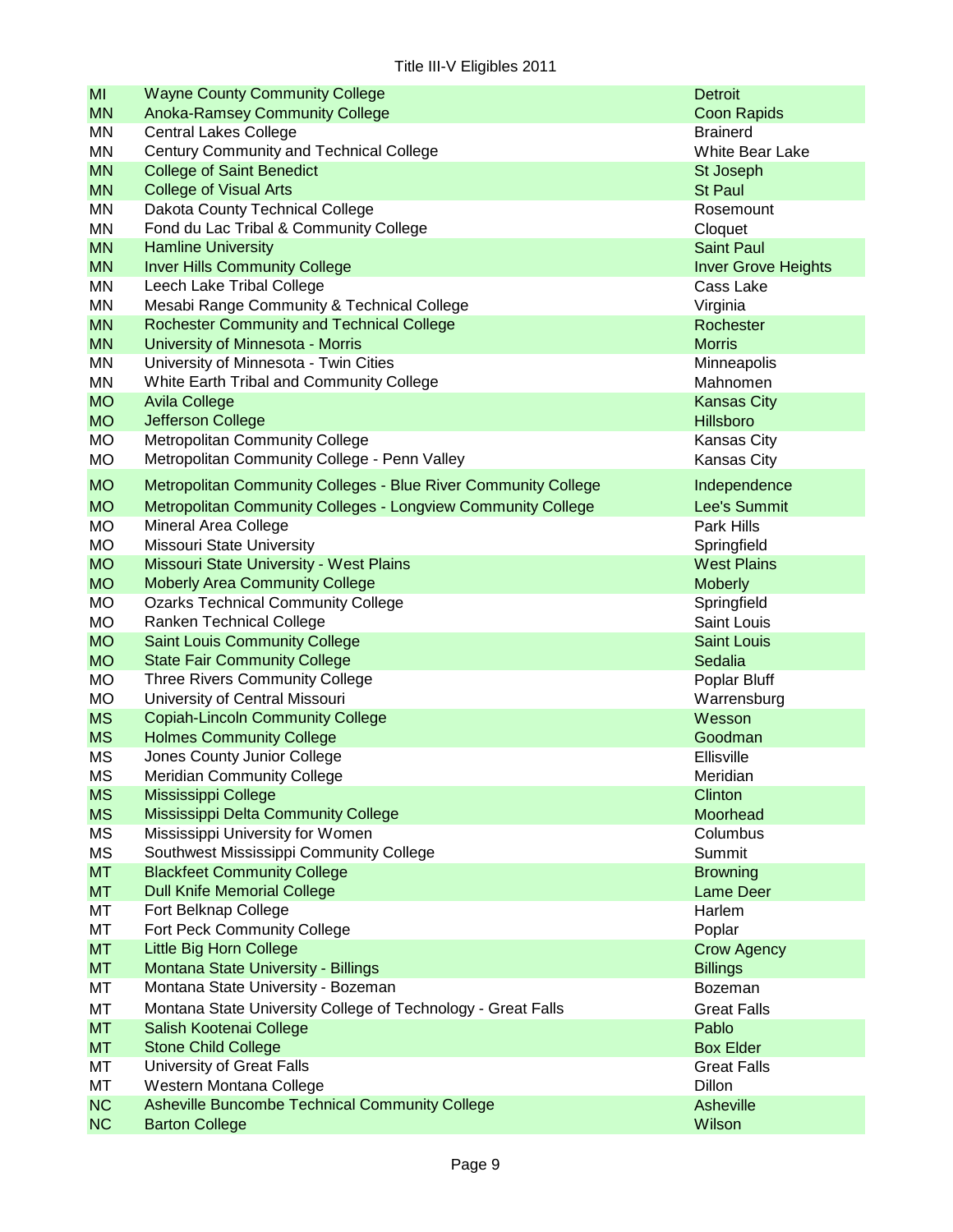| <b>NC</b> | <b>Beaufort County Community College</b>         | Washington            |
|-----------|--------------------------------------------------|-----------------------|
| <b>NC</b> | <b>Carteret Community College</b>                | <b>Morehead City</b>  |
| <b>NC</b> | <b>Central Piedmont Comm College</b>             | Charlotte             |
| <b>NC</b> | College of the Albemarle                         | <b>Elizabeth City</b> |
| <b>NC</b> | <b>Craven Community College</b>                  | New Bern              |
| <b>NC</b> | <b>Edgecombe Community College</b>               | Tarboro               |
| <b>NC</b> | <b>Fayetteville Technical Community College</b>  | Fayetteville          |
| <b>NC</b> | <b>Forsyth Technical Community College</b>       | <b>Winston-Salem</b>  |
| <b>NC</b> | <b>Guilford Technical Community College</b>      | Jamestown             |
| <b>NC</b> | <b>Halifax Community College</b>                 | Weldon                |
| <b>NC</b> | <b>Haywood Community College</b>                 | Clyde                 |
| <b>NC</b> | <b>Martin Community College</b>                  | Williamston           |
| <b>NC</b> | <b>Mayland Community College</b>                 | Spruce Pine           |
| <b>NC</b> | Meredith College                                 | Raleigh               |
| <b>NC</b> | <b>Mitchell Community College</b>                | <b>Statesville</b>    |
| <b>NC</b> | <b>Mount Olive College</b>                       | <b>Mount Olive</b>    |
| <b>NC</b> | Nash Community College                           | Rocky Mount           |
| <b>NC</b> | North Carolina Wesleyan College                  | <b>Rocky Mount</b>    |
| <b>NC</b> | <b>Pamlico Community College</b>                 | Grantsboro            |
| <b>NC</b> | <b>Randolph Community College</b>                | Asheboro              |
| <b>NC</b> | <b>Richmond Community College</b>                | Hamlet                |
| <b>NC</b> | <b>Robeson Community College</b>                 | Lumberton             |
| <b>NC</b> | <b>Rockingham Community College</b>              | Wentworth             |
| <b>NC</b> | <b>Rowan Cabarrus Community College</b>          | Salisbury             |
| <b>NC</b> | South Piedmont Community College                 | Polkton               |
| <b>NC</b> | <b>Stanly Community College</b>                  | Albemarle             |
| <b>NC</b> | <b>Surry Community College</b>                   | Dobson                |
| <b>NC</b> | University of North Carolina at Pembroke         | Pembroke              |
| <b>NC</b> | <b>Western Piedmont Community College</b>        | Morganton             |
| <b>NC</b> | <b>Wilkes Community College</b>                  | Wilkesboro            |
| <b>NC</b> | <b>Wilson Community College</b>                  | Wilson                |
| <b>ND</b> | <b>Bismarck State College</b>                    | <b>Bismarck</b>       |
| <b>ND</b> | Cankdeska Cikana (Little Hoop) Community College | Fort Totten           |
| <b>ND</b> | Dakota College at Bottineau                      | <b>Bottineau</b>      |
| <b>ND</b> | <b>Dickinson State University</b>                | <b>Dickinson</b>      |
| <b>ND</b> | <b>Fort Berthold Community College</b>           | <b>New Town</b>       |
| ND        | <b>Minot State University</b>                    | Minot                 |
| <b>ND</b> | North Dakota State College of Science            | Wahpeton              |
| <b>ND</b> | <b>Sitting Bull College</b>                      | <b>Fort Yates</b>     |
| <b>ND</b> | <b>Turtle Mountain Community College</b>         | <b>Belcourt</b>       |
| <b>ND</b> | <b>United Tribes Technical College</b>           | <b>Bismarck</b>       |
| <b>ND</b> | <b>Williston State College</b>                   | Williston             |
| <b>NE</b> | <b>Bellevue University</b>                       | <b>Bellevue</b>       |
| <b>NE</b> | <b>Chadron State College</b>                     | Chadron               |
| <b>NE</b> | <b>Concordia University</b>                      | Seward                |
| <b>NE</b> | <b>Little Priest Tribal College</b>              | Winnebago             |
| <b>NE</b> | <b>Metropolitan Community College</b>            | Omaha                 |
| <b>NE</b> | <b>Midland Lutheran College</b>                  | Fremont               |
| <b>NE</b> | Nebraska Indian Community College                | Macy                  |
| <b>NE</b> | Southeast Community College Area                 | Lincoln               |
| <b>NE</b> | <b>Wayne State College</b>                       | Wayne                 |
| <b>NE</b> | <b>Western Nebraska Community College</b>        | <b>Scottsbluff</b>    |
| <b>NH</b> | <b>Granite State College</b>                     | Concord               |
| <b>NJ</b> | <b>Atlantic Community College</b>                | Mays Landing          |
| <b>NJ</b> | <b>Bloomfield College</b>                        | <b>Bloomfield</b>     |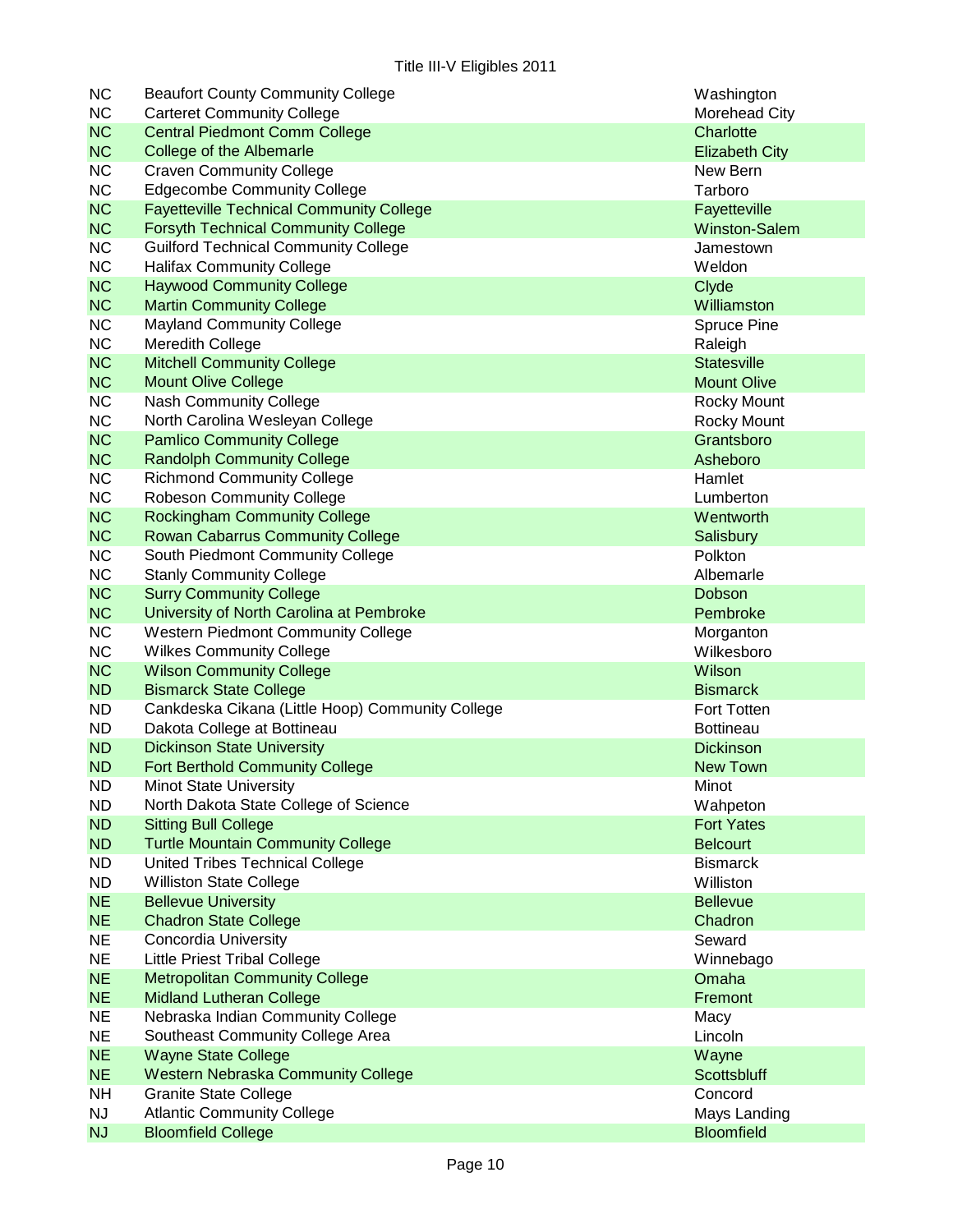| <b>NJ</b> | <b>Burlington County College - Pemberton Campus</b>                  | Pemberton            |
|-----------|----------------------------------------------------------------------|----------------------|
| <b>NJ</b> | <b>Camden County College</b>                                         | Blackwood            |
| <b>NJ</b> | <b>Essex County College</b>                                          | <b>Newark</b>        |
| <b>NJ</b> | <b>Fairleigh Dickinson University</b>                                | <b>Teaneck</b>       |
| <b>NJ</b> | <b>Georgian Court University</b>                                     | Lakewood             |
| <b>NJ</b> | <b>Hudson County Community College</b>                               | Jersey City          |
| <b>NJ</b> | <b>Kean University</b>                                               | Union                |
| <b>NJ</b> | <b>Mercer County Community College</b>                               | Trenton              |
| <b>NJ</b> | <b>Middlesex County College</b>                                      | Edison               |
| <b>NJ</b> | New Jersey City University                                           | Jersey City          |
| <b>NJ</b> | Ocean County College                                                 | <b>Toms River</b>    |
| <b>NJ</b> | <b>Passaic County Community College</b>                              | Paterson             |
| <b>NJ</b> | Saint Peter's College                                                | <b>Jersey City</b>   |
| <b>NJ</b> | <b>Sussex County Community College</b>                               | <b>Newton</b>        |
| <b>NJ</b> | <b>Union County College</b>                                          | Cranford             |
| <b>NM</b> | <b>Clovis Community College</b>                                      | <b>Clovis</b>        |
| <b>NM</b> | <b>Eastern New Mexico University</b>                                 | <b>Portales</b>      |
| NM        | Institute of American Indian & Alaska National Culture & Arts Design | Santa Fe             |
| NM        | <b>Mesalands Community College</b>                                   | Tucumcari            |
| <b>NM</b> | Navajo Technical College                                             |                      |
| <b>NM</b> | <b>New Mexico Highlands University</b>                               | Crownpoint           |
| NM        | New Mexico Institute of Mining & Technology                          | Las Vegas<br>Socorro |
| <b>NM</b> | New Mexico Junior College                                            | <b>Hobbs</b>         |
| <b>NM</b> | New Mexico State University - Dona Ana                               | Las Cruces           |
|           |                                                                      |                      |
| <b>NM</b> | <b>New Mexico State University</b>                                   | Las Cruces           |
| <b>NM</b> | New Mexico State University - Alamogordo                             | Las Cruces           |
| <b>NM</b> | New Mexico State University - Grants                                 | Las Cruces           |
| <b>NM</b> | New Mexico State University - Carlsbad                               | Las Cruces           |
| <b>NM</b> | Northern New Mexico Community College                                | Espanola             |
| <b>NM</b> | Southwestern Indian Polytechnic Institute                            | Albuquerque          |
| <b>NM</b> | University of New Mexico                                             | Albuquerque          |
| <b>NM</b> | University Of New Mexico - Taos                                      | Ranchos de Taos      |
| <b>NM</b> | University of New Mexico - Valencia Campus                           | Los Lunas            |
| <b>NM</b> | <b>Western New Mexico University</b>                                 | <b>Silver City</b>   |
| <b>NV</b> | University of Nevada - Las Vegas                                     | Las Vegas            |
| <b>NY</b> | <b>Boricua College</b>                                               | <b>New York</b>      |
| <b>NY</b> | <b>Broome Community College</b>                                      | Binghamton           |
| <b>NY</b> | College of Mount Saint Vincent                                       | <b>Bronx</b>         |
| <b>NY</b> | College of New Rochelle                                              | New Rochelle         |
| <b>NY</b> | Columbia - Greene Community College - SUNY                           | Hudson               |
| <b>NY</b> | <b>Corning Community College - SUNY</b>                              | Corning              |
| <b>NY</b> | <b>CUNY Bernard M. Baruch</b>                                        | New York             |
| <b>NY</b> | <b>CUNY Borough of Manhattan Community College</b>                   | New York             |
| <b>NY</b> | <b>CUNY Brooklyn College</b>                                         | <b>Brooklyn</b>      |
| <b>NY</b> | <b>CUNY Hostos Community College</b>                                 | <b>Bronx</b>         |
| <b>NY</b> | <b>CUNY Hunter College</b>                                           | New York             |
| <b>NY</b> | CUNY John Jay College of Criminal Justice                            | New York             |
| <b>NY</b> | <b>CUNY LaGuardia Community College</b>                              | Long Island City     |
| <b>NY</b> | <b>CUNY Lehman College</b>                                           | <b>Bronx</b>         |
| <b>NY</b> | <b>CUNY Medgar Evers College</b>                                     | <b>Brooklyn</b>      |
| <b>NY</b> | <b>CUNY Queens College</b>                                           | Flushing             |
| <b>NY</b> | <b>CUNY York College</b>                                             | Jamaica              |
| <b>NY</b> | Daemen College                                                       | Amherst              |
| <b>NY</b> | D'Youville College                                                   | <b>Buffalo</b>       |
| <b>NY</b> | Finger Lakes Community College - SUNY                                | Canandaigua          |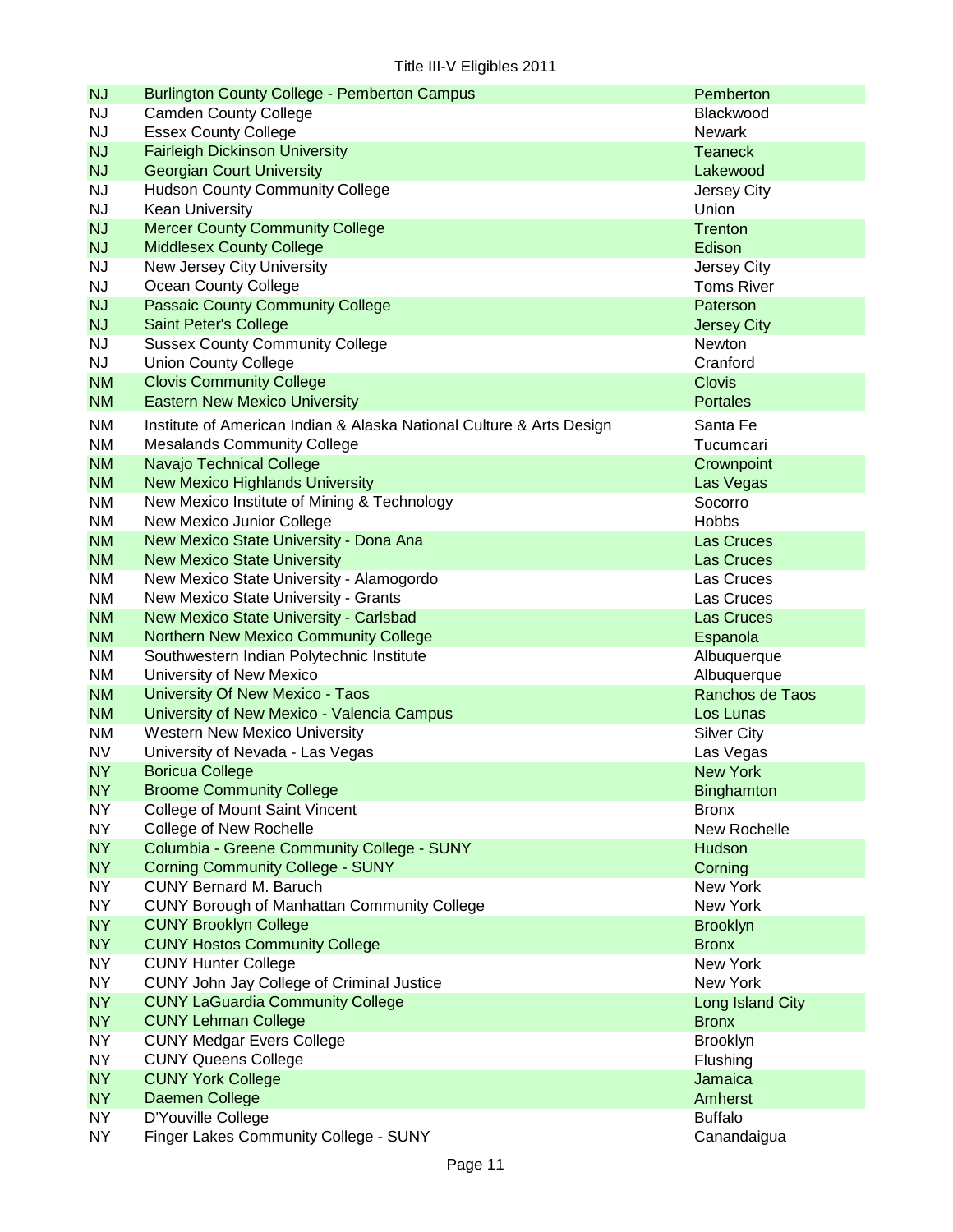| <b>NY</b>              | <b>Hartwick College</b>                                                | Oneonta                             |
|------------------------|------------------------------------------------------------------------|-------------------------------------|
| <b>NY</b><br><b>NY</b> | <b>Hudson Valley Community College</b>                                 | <b>Troy</b>                         |
| <b>NY</b>              | Jamestown Community College<br>Jefferson Community College             | Jamestown<br>Watertown              |
| <b>NY</b>              | Kingsborough Community College - CUNY                                  | <b>Brooklyn</b>                     |
| <b>NY</b>              | <b>Long Island University</b>                                          | Greenvale                           |
| <b>NY</b>              | Mercy College                                                          | Dobbs Ferry                         |
| <b>NY</b>              | Metropolitan College of New York                                       | New York                            |
|                        |                                                                        |                                     |
| <b>NY</b>              | Mohawk Valley Community College - SUNY Office of Comm College          | <b>Utica</b>                        |
| <b>NY</b><br><b>NY</b> | <b>Molloy College</b><br><b>Monroe Community College</b>               | <b>Rockville Centre</b>             |
|                        |                                                                        | Rochester                           |
| <b>NY</b>              | New York City College of Technology of the City University of New York | <b>Brooklyn</b>                     |
| <b>NY</b><br>NY        | New York Institute of Technology                                       | <b>Old Westbury</b><br>Saranac Lake |
| <b>NY</b>              | <b>North Country Community College</b><br>Nyack College                | <b>Nyack</b>                        |
| <b>NY</b>              | <b>Orange County Community College</b>                                 | Middletown                          |
| <b>NY</b>              | Queensborough Community College - CUNY                                 | <b>Bayside</b>                      |
| <b>NY</b>              | Saint John's University                                                | Jamaica                             |
| <b>NY</b>              | Siena College                                                          | Loudonville                         |
| <b>NY</b>              | State University of New York - New Paltz                               | <b>New Paltz</b>                    |
| <b>NY</b>              | <b>Sullivan County Community College - SUNY</b>                        | <b>Loch Sheldrake</b>               |
| <b>NY</b>              | <b>SUNY College - Buffalo</b>                                          | <b>Buffalo</b>                      |
| <b>NY</b>              | SUNY College - Fredonia                                                | Fredonia                            |
| <b>NY</b>              | SUNY College - Oswego                                                  | Oswego                              |
| <b>NY</b>              | <b>SUNY College of Technology - Canton</b>                             | Canton                              |
| <b>NY</b>              | <b>SUNY Empire State College</b>                                       | Saratoga Springs                    |
| <b>NY</b>              | <b>SUNY Fulton-Montgomery Community College</b>                        | Johnstown                           |
| <b>NY</b>              | <b>SUNY Ulster County Community College</b>                            | Stone Ridge                         |
| <b>NY</b>              | <b>SUNY Westchester Community College</b>                              | Valhalla                            |
| NY                     | <b>Trocaire College</b>                                                | <b>Buffalo</b>                      |
| <b>NY</b>              | Vaughn College of Aeronautics and Technology                           | Flushing                            |
| <b>NY</b>              | Villa Maria College of Buffalo                                         | <b>Buffalo</b>                      |
| OH                     | <b>Ashland University</b><br><b>Central Ohio Technical College</b>     | Ashland                             |
| OH<br>OH               | Columbus College of Art & Design                                       | <b>Newark</b><br>Columbus           |
| OH                     | <b>Cuyahoga Community College</b>                                      | Cleveland                           |
| <b>OH</b>              | <b>Lakeland Community College</b>                                      | Kirtland                            |
| OH                     | <b>Marietta College</b>                                                | Marietta                            |
| OH                     | Mercy College of Northwest Ohio                                        | Toledo                              |
| OH                     | North Central State College                                            | Mansfield                           |
| OH                     | Notre Dame College of Ohio                                             | <b>South Euclid</b>                 |
| OH                     | <b>Rio Grande Community College</b>                                    | <b>Rio Grande</b>                   |
| OH                     | <b>Shawnee State University</b>                                        | Portsmouth                          |
| OH                     | <b>Stark State College of Technology</b>                               | North Canton                        |
| OH                     | University of Cincinnati - Clermont College                            | <b>Batavia</b>                      |
| OH                     | <b>Wilmington College</b>                                              | Wilmington                          |
| OH                     | Youngstown State University                                            | Youngstown                          |
| OK                     | <b>Bacone College</b>                                                  | Muskogee                            |
| <b>OK</b>              | <b>Cameron University</b>                                              | Lawton                              |
| <b>OK</b>              | Eastern Oklahoma State College                                         | Wilburton                           |
| OK                     | Murray State College                                                   | Tishomingo                          |
| OK                     | Northeastern Oklahoma A & M College                                    | Miami                               |
| <b>OK</b>              | <b>Northeastern State University</b>                                   | Tahlequah                           |
| <b>OK</b>              | Northern Oklahoma College                                              | <b>Tonkawa</b>                      |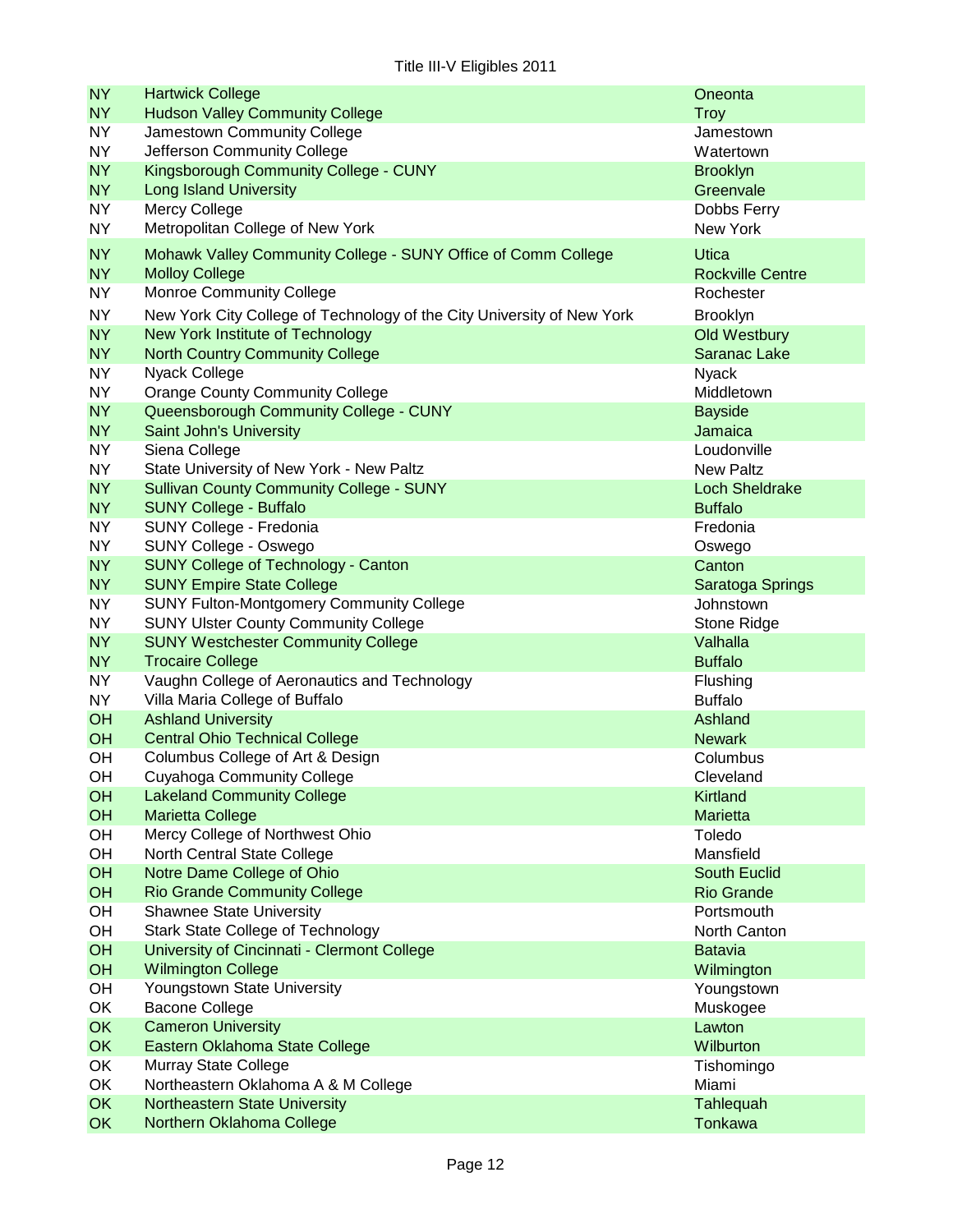| OK        | Northwestern Oklahoma State University       | Alva                 |
|-----------|----------------------------------------------|----------------------|
| OK        | <b>Oklahoma City Community College</b>       | Oklahoma City        |
| <b>OK</b> | Oklahoma State University - Oklahoma City    | <b>Oklahoma City</b> |
| <b>OK</b> | <b>Oral Roberts University</b>               | Tulsa                |
| OK        | <b>Redlands Community College</b>            | El Reno              |
| OK        | <b>Rogers University</b>                     | Claremore            |
| <b>OK</b> | <b>Rose State College</b>                    | <b>Midwest City</b>  |
| <b>OK</b> | <b>Seminole State College</b>                | Seminole             |
| OK        | Southern Nazarene University                 | Bethany              |
| OK        | Southwestern Oklahoma State University       | Weatherford          |
| <b>OK</b> | <b>Tulsa Community College</b>               | Tulsa                |
| <b>OK</b> | University of Central Oklahoma               | Edmond               |
| OK        | University of Science & Arts of Oklahoma     | Chickasha            |
| <b>OR</b> | <b>Blue Mountain Community College</b>       | Pendleton            |
| <b>OR</b> | <b>Clackamas Community College</b>           | <b>Oregon City</b>   |
| <b>OR</b> | <b>Clatsop Community College</b>             | Astoria              |
| <b>OR</b> | Eastern Oregon University                    | La Grande            |
| <b>OR</b> | Mt. Hood Community College                   | Gresham              |
| <b>OR</b> | Pacific Northwest College of Art             | Portland             |
| <b>OR</b> | <b>Pacific University</b>                    | <b>Forest Grove</b>  |
| <b>OR</b> | <b>Rogue Community College</b>               | <b>Grants Pass</b>   |
| <b>OR</b> | Southern Oregon University                   | Ashland              |
| <b>OR</b> | <b>Tillamook Bay Community College</b>       | <b>Tillamook</b>     |
| <b>OR</b> | <b>Umpqua Community College</b>              | Roseburg             |
| <b>OR</b> | <b>Western Oregon University</b>             | Monmouth             |
| PA        | <b>Albright College</b>                      | Reading              |
| PA        | <b>Allegheny College</b>                     | <b>Meadville</b>     |
| PA        | <b>Alvernia University</b>                   | Reading              |
| PA        | <b>Butler County Community College</b>       | <b>Butler</b>        |
| PA        | <b>Cedar Crest College</b>                   | Allentown            |
| <b>PA</b> | <b>Chatham University</b>                    | Pittsburgh           |
| <b>PA</b> | <b>Chestnut Hill College</b>                 | Philadelphia         |
| PA        | <b>Community College of Allegheny County</b> | Pittsburgh           |
| PA        | Community College of Philadelphia            | Philadelphia         |
| PA        | <b>Harrisburg Area Community College</b>     | Harrisburg           |
| <b>PA</b> | <b>Immaculata University</b>                 | Immaculata           |
| РA        | Johnson College                              | Scranton             |
| PA        | Lehigh Carbon Community College              | Schnecksville        |
| PA        | <b>Montgomery County Community College</b>   | <b>Blue Bell</b>     |
| PA        | Northampton County Area Community College    | <b>Bethlehem</b>     |
| PA        | Peirce College                               | Philadelphia         |
| PA        | Pennsylvania College of Technology           | Williamsport         |
| PA        | Pennsylvania Highlands Community College     | Johnstown            |
| PA        | <b>Reading Area Community College</b>        | Reading              |
| PA        | <b>Wilson College</b>                        | Chambersburg         |
| <b>PR</b> | American University of Puerto Rico           | Bayamon              |
| <b>PR</b> | <b>Atenas College</b>                        | Manati               |
| <b>PR</b> | <b>Atlantic College</b>                      | Guaynabo             |
| <b>PR</b> | <b>Bayamon Central University</b>            | Bayamon              |
| <b>PR</b> | Caribbean University                         | Bayamon              |
| <b>PR</b> | Carlos Albizu University - San Juan Campus   | San Juan             |
| <b>PR</b> | Centro de Estudios Multidisciplinarios       | San Juan             |
| <b>PR</b> | Colegio Pentecostal Mizpa                    | Rio Piedras          |
| <b>PR</b> | Colegio Universitario de San Juan            | San Juan             |
| <b>PR</b> | Conservatorio De Musica De Puerto Rico       | San Juan             |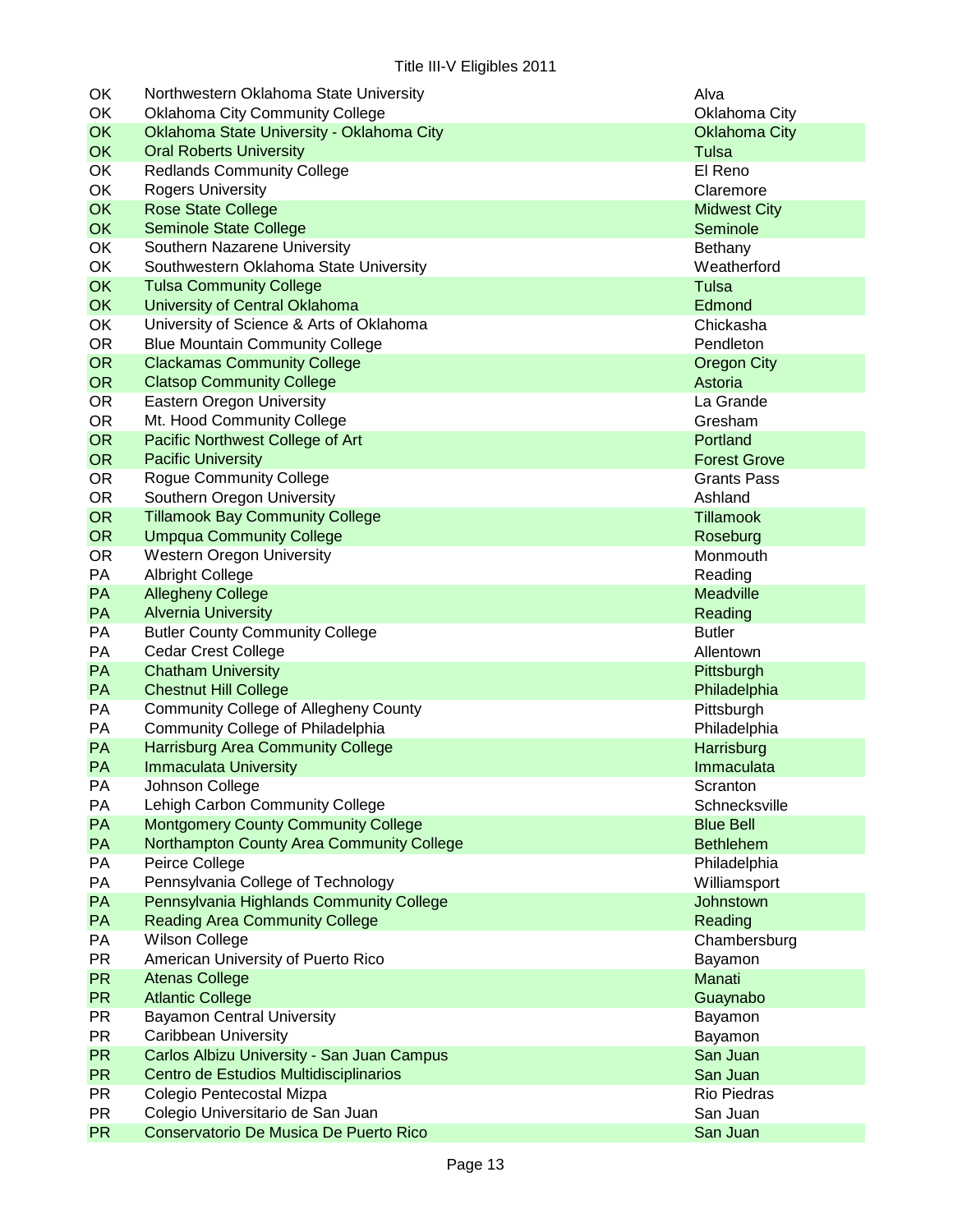| <b>PR</b>              | <b>EDP College of Puerto Rico</b>                       | San Juan        |
|------------------------|---------------------------------------------------------|-----------------|
| <b>PR</b>              | Humacao Community College                               | Humacao         |
| <b>PR</b>              | Inter American University - Aguadilla                   | San Juan        |
| <b>PR</b>              | Inter American University - Arecibo                     | San Juan        |
| <b>PR</b>              | <b>Inter American University - Barranquitas</b>         | San Juan        |
| <b>PR</b>              | Inter American University - Bayamon                     | San Juan        |
| <b>PR</b>              | Inter American University - Fajardo                     | San Juan        |
| <b>PR</b>              | Inter American University - Guayama                     | San Juan        |
| <b>PR</b>              | Inter American University of Puerto Rico - Metropolitan | San Juan        |
| <b>PR</b>              | Inter American University - Ponce                       | San Juan        |
| <b>PR</b>              | Inter American University - San German                  | San Juan        |
| <b>PR</b>              | <b>John Dewey College</b>                               | Hato Rey        |
| <b>PR</b>              | Pontifical Catholic UPR (The)                           | Ponce           |
| <b>PR</b>              | Pontifical Catholic UPR (The) - Arecibo                 | Arecibo         |
| <b>PR</b>              | Pontifical Catholic UPR (The) - Mayaguez                | Mayaguez        |
| <b>PR</b>              | Universidad Adventista De Las Antillas                  | Mayaguez        |
| <b>PR</b>              | Universidad Central del Caribe                          | Bayamon         |
| PR                     | Universidad Del Este                                    | Carolina        |
| <b>PR</b>              | Universidad del Sagrado Corazon                         | San Juan        |
| <b>PR</b>              | Universidad Del Turabo                                  | Gurabo          |
| <b>PR</b>              | <b>Universidad Metropolitana</b>                        | San Juan        |
| <b>PR</b>              | Universidad Politecnica de Puerto Rico                  | San Juan        |
| <b>PR</b>              | University of Puerto Rico - Aguadilla                   | Aguadilla       |
| <b>PR</b>              | University of Puerto Rico - Cayey                       | Cayey           |
| <b>PR</b>              | University of Puerto Rico - Humacao                     | Humacao         |
| <b>PR</b>              | University of Puerto Rico - Rio Piedras Campus          | San Juan        |
| <b>PR</b>              | University of Puerto Rico in Ponce                      | Ponce           |
| <b>PR</b>              | <b>UPR ACR Carolina Regional College</b>                | Carolina        |
| <b>PR</b>              | <b>UPR Medical Sciences Campus</b>                      | San Juan        |
|                        |                                                         |                 |
| <b>PW</b>              | <b>Palau Community College</b>                          | Koror<br>Aiken  |
| SC                     | Aiken Technical College                                 |                 |
| <b>SC</b><br><b>SC</b> | <b>Central Carolina Technical College</b>               | <b>Sumter</b>   |
|                        | <b>Charleston Southern University</b>                   | Charleston      |
| SC<br><b>SC</b>        | Florence - Darlington Technical College                 | Florence        |
|                        | <b>Francis Marion University</b>                        | Florence        |
| <b>SC</b>              | Horry - Georgetown Technical College                    | Conway          |
| <b>SC</b>              | Limestone College                                       | Gaffney         |
| SC                     | Northeastern Technical College                          | Cheraw          |
| SC                     | Orangeburg - Calhoun Technical College                  | Orangeburg      |
| <b>SC</b>              | <b>Piedmont Technical College</b>                       | Greenwood       |
| <b>SC</b>              | <b>Spartanburg Community College</b>                    | Spartanburg     |
| <b>SC</b>              | Technical College of the Lowcountry - Beaufort Campus   | <b>Beaufort</b> |
| SC                     | University of South Carolina Upstate                    | Spartanburg     |
| <b>SD</b>              | <b>Black Hills State University</b>                     | Spearfish       |
| <b>SD</b>              | <b>Dakota State University</b>                          | Madison         |
| <b>SD</b>              | Dakota Wesleyan University                              | Mitchell        |
| <b>SD</b>              | Northern State University                               | Aberdeen        |
| <b>SD</b>              | Oglala Lakota College                                   | Kyle            |
| <b>SD</b>              | <b>Presentation College</b>                             | Aberdeen        |
| <b>SD</b>              | Sinte Gleska University                                 | Mission         |
| <b>SD</b>              | Sisseton Wahpeton Community College                     | Sisseton        |
| <b>TN</b>              | <b>Cleveland State Community College</b>                | Cleveland       |
| <b>TN</b>              | <b>Dyersburg State Community College</b>                | Dyersburg       |
| TN                     | <b>Freed Hardeman University</b>                        | Henderson       |
| TN                     | Jackson State Community College                         | Jackson         |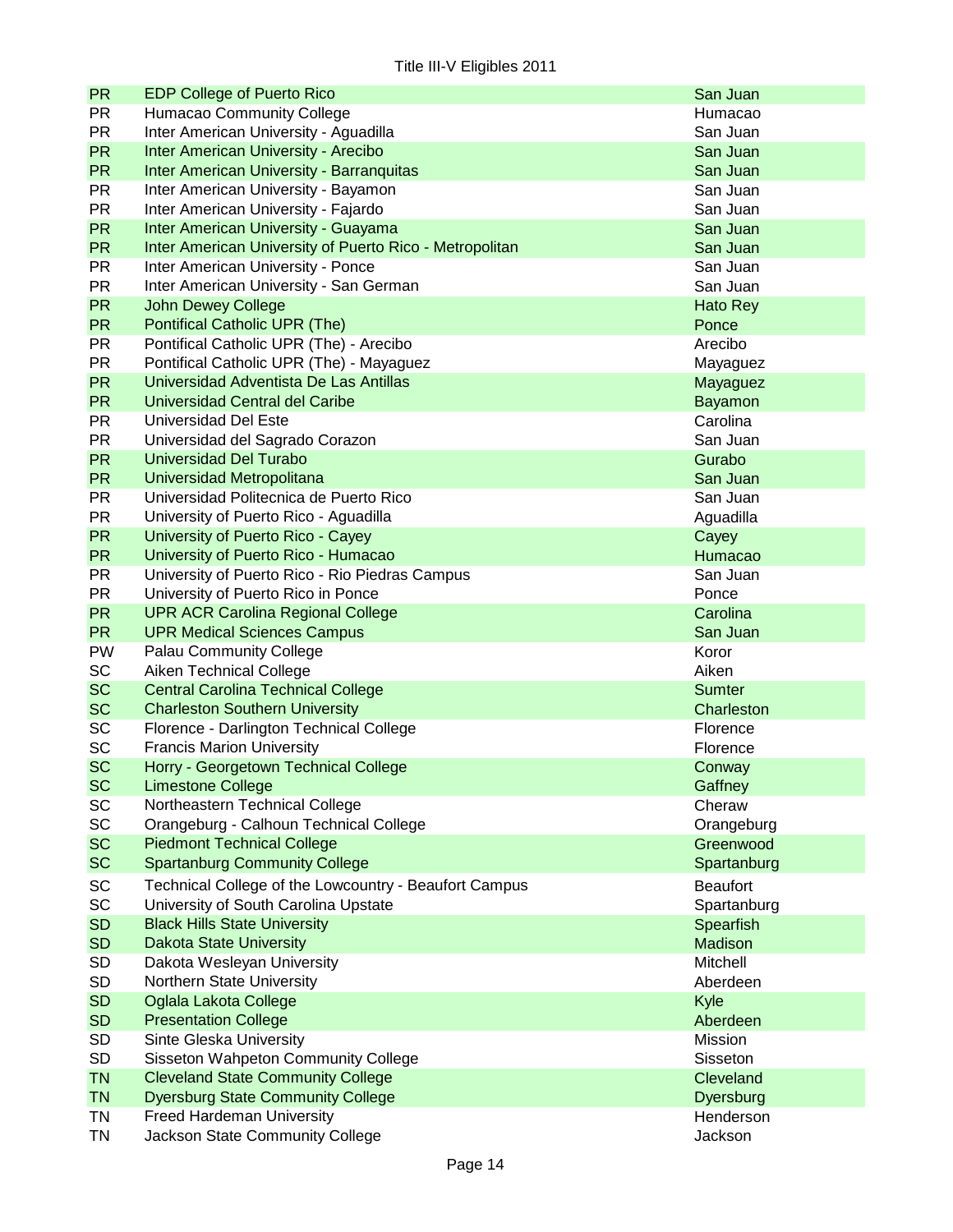| <b>TN</b>       | <b>King College</b>                                            | <b>Bristol</b>             |
|-----------------|----------------------------------------------------------------|----------------------------|
| <b>TN</b>       | <b>Lincoln Memorial University</b>                             | Harrogate                  |
| <b>TN</b>       | Middle Tennessee State University                              | Murfreesboro               |
| <b>TN</b>       | Motlow State Community College                                 | Lynchburg                  |
| <b>TN</b>       | <b>Pellissippi State Community College</b>                     | Knoxville                  |
| <b>TN</b>       | <b>Roane State Community College</b>                           | Harriman                   |
| <b>TN</b>       | Southwest Tennessee Community College                          | Memphis                    |
| <b>TN</b>       | University of Tennessee - Martin                               | Martin                     |
| <b>TN</b>       | <b>Walters State Community College</b>                         | Morristown                 |
| <b>TX</b>       | <b>Alvin Community College</b>                                 | Alvin                      |
| <b>TX</b>       | Amarillo College                                               | Amarillo                   |
| <b>TX</b>       | Angelo State University                                        | San Angelo                 |
| <b>TX</b>       | <b>Austin Community College</b>                                | <b>Austin</b>              |
| <b>TX</b>       | <b>Baptist University of the Americas</b>                      | San Antonio                |
| <b>TX</b>       | <b>Brazosport College</b>                                      | Lake Jackson               |
| <b>TX</b>       | <b>Brookhaven College</b>                                      | <b>Farmers Branch</b>      |
| <b>TX</b>       | <b>Cedar Valley College</b>                                    | Lancaster                  |
| <b>TX</b>       | <b>Cisco College</b>                                           | Cisco                      |
| ТX              | <b>Clarendon College</b>                                       | Clarendon                  |
| <b>TX</b>       | <b>Coastal Bend College</b>                                    | <b>Beeville</b>            |
| <b>TX</b>       | Del Mar College                                                | <b>Corpus Christi</b>      |
| <b>TX</b>       | El Centro College                                              | <b>Dallas</b>              |
| TX              | <b>Galveston College</b>                                       | Galveston                  |
| <b>TX</b>       | <b>Hill College</b>                                            | Hillsboro                  |
| <b>TX</b>       | <b>Houston Community College</b>                               | Houston                    |
| <b>TX</b>       | <b>Howard College</b>                                          | <b>Big Spring</b>          |
| <b>TX</b>       | Kilgore College                                                | Kilgore                    |
| TX              | <b>Lamar University</b>                                        | <b>Beaumont</b>            |
| <b>TX</b>       | <b>Laredo Community College</b>                                | Laredo                     |
| <b>TX</b>       | Lee College                                                    | <b>Baytown</b>             |
| <b>TX</b>       | LeTourneau University                                          | Longview                   |
| <b>TX</b>       | Lone Star College - North Harris                               | Houston                    |
| <b>TX</b>       | <b>Midland College</b>                                         | Midland                    |
| <b>TX</b>       | <b>Mountain View College</b>                                   | <b>Dallas</b>              |
| <b>TX</b>       | North Lake College                                             | Irving                     |
| ТX              | Northwest Vista College                                        | San Antonio                |
| <b>TX</b>       | <b>Odessa College</b>                                          | Odessa                     |
| <b>TX</b>       | Our Lady of The Lake University                                | San Antonio<br>San Antonio |
| <b>TX</b>       | Palo Alto College                                              |                            |
| TX<br><b>TX</b> | Panola College                                                 | Carthage<br><b>Austin</b>  |
| <b>TX</b>       | <b>Saint Edwards University</b>                                | San Antonio                |
| TX              | <b>Saint Mary's University</b><br>Sam Houston State University | Huntsville                 |
| <b>TX</b>       | San Antonio College                                            | San Antonio                |
| <b>TX</b>       | <b>Schreiner University</b>                                    | Kerrville                  |
| <b>TX</b>       | <b>South Plains College</b>                                    | Levelland                  |
| TX              | South Texas College                                            | McAllen                    |
| <b>TX</b>       | Sul Ross State University                                      | Alpine                     |
| <b>TX</b>       | Sul Ross State University - Rio Grande-Uvalde                  | <b>Uvalde</b>              |
| <b>TX</b>       | <b>Texas A&amp;M International University</b>                  | Laredo                     |
| TX              | Texas A&M University - Commerce                                | Commerce                   |
| <b>TX</b>       | Texas A&M University - Corpus Christi                          | Corpus Christi             |
| <b>TX</b>       | <b>Texas A&amp;M University - Kingsville</b>                   | Kingsville                 |
| <b>TX</b>       | <b>Texas Lutheran University</b>                               | Seguin                     |
| TX              | Texas State University - San Marcos                            | San Marcos                 |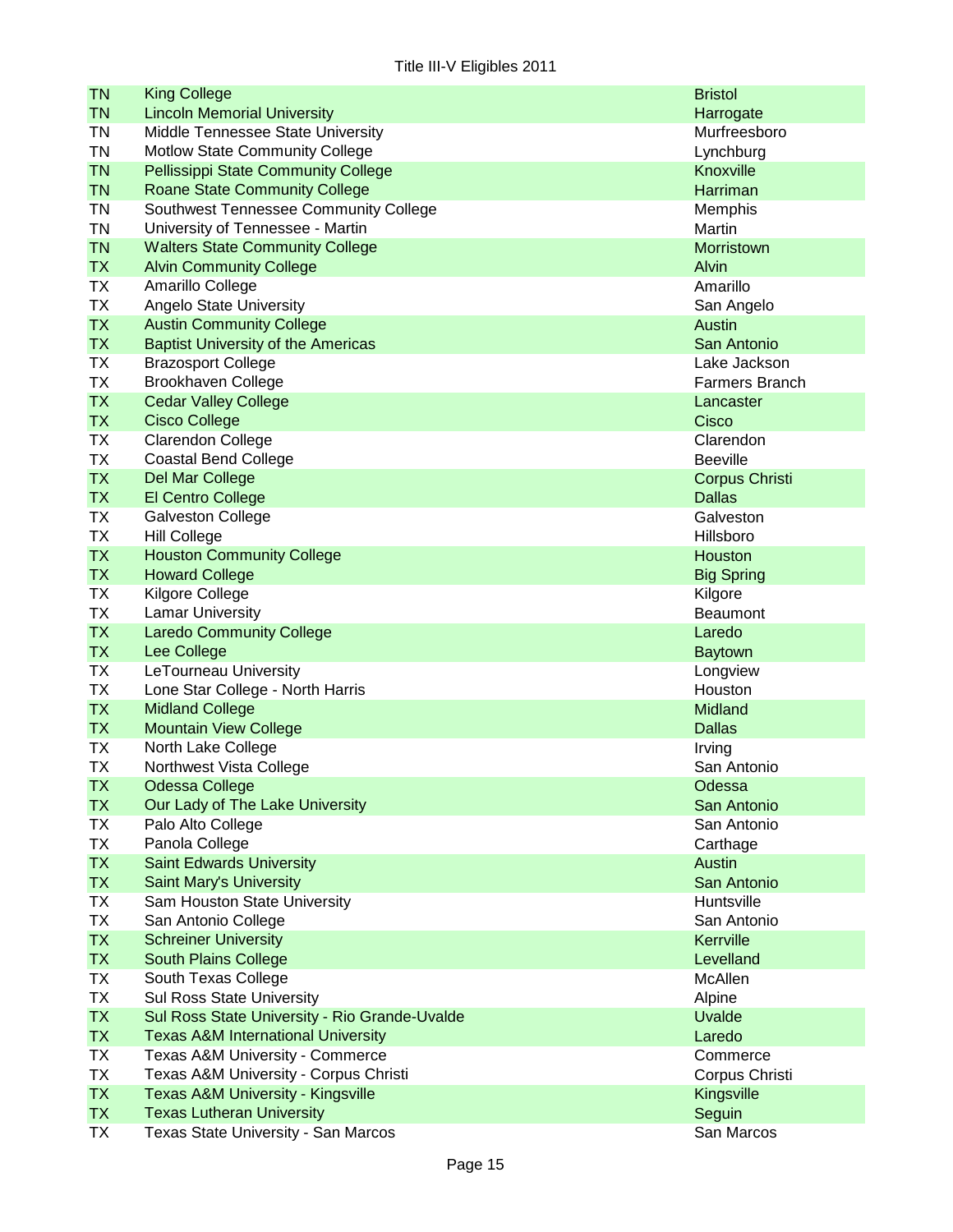| TX        | <b>Texas Tech University</b>                                     | Lubbock            |
|-----------|------------------------------------------------------------------|--------------------|
| <b>TX</b> | <b>Texas Woman's University</b>                                  | Denton             |
| <b>TX</b> | Univ of Texas of the Permian Basin                               | Odessa             |
| TX        | University of Houston - Clear Lake                               | Houston            |
| <b>TX</b> | University of Houston - Downtown                                 | Houston            |
| <b>TX</b> | <b>University of Saint Thomas</b>                                | Houston            |
| <b>TX</b> | University of Texas - Pan American                               | Edinburg           |
| <b>TX</b> | University of Texas - Brownsville                                | <b>Brownsville</b> |
| <b>TX</b> | University of Texas - El Paso                                    | El Paso            |
| <b>TX</b> | University of Texas - San Antonio                                | San Antonio        |
| <b>TX</b> | University of Texas Health Science Center at San Antonio         | San Antonio        |
| <b>TX</b> | University of the Incarnate Word                                 | San Antonio        |
| <b>TX</b> |                                                                  | Victoria           |
| <b>TX</b> | Victoria College (The)                                           |                    |
|           | <b>Western Texas College</b>                                     | Snyder             |
| <b>TX</b> | <b>Wharton County Junior College</b>                             | Wharton            |
| UT        | College of Eastern Utah                                          | Price              |
| UT        | Snow College                                                     | Ephraim            |
| <b>UT</b> | Utah State University - College of Eastern Utah, San Juan Campus | <b>Blanding</b>    |
| <b>UT</b> | <b>Utah Valley University</b>                                    | Orem               |
| VA        | <b>Averett College</b>                                           | Danville           |
| VA        | Ferrum College                                                   | Ferrum             |
| <b>VA</b> | J Sargeant Reynolds Community College                            | Richmond           |
| <b>VA</b> | Jefferson College of Health Sciences                             | Roanoke            |
| VA        | Lynchburg College                                                | Lynchburg          |
| VA        | New River Community College                                      | Dublin             |
| <b>VA</b> | <b>Old Dominion University</b>                                   | <b>Norfolk</b>     |
| <b>VA</b> | <b>Thomas Nelson Community College</b>                           | Hampton            |
| VA        | Virginia Highlands Community College                             | Abingdon           |
| VA        | Virginia Western Community College                               | Roanoke            |
| VT        | <b>College of Saint Joseph</b>                                   | Rutland            |
| VT        | <b>Green Mountain College</b>                                    | Poultney           |
| VT        | Lyndon State College                                             | Lyndonville        |
| VT        | Southern Vermont College                                         | Bennington         |
| <b>WA</b> | <b>Bastyr University</b>                                         | Kenmore            |
| <b>WA</b> | <b>Bellevue College</b>                                          | <b>Bellevue</b>    |
| WA        | <b>Bellingham Technical College</b>                              | Bellingham         |
| WA        | <b>Big Bend Community College</b>                                | Moses Lake         |
| <b>WA</b> | <b>Clark College</b>                                             | Vancouver          |
| <b>WA</b> | <b>Clover Park Technical College</b>                             | Lakewood           |
| WA        | Cornish College of the Arts                                      | Seattle            |
| WA        | <b>Everett Community College</b>                                 | Everett            |
| <b>WA</b> | <b>Heritage College</b>                                          | Toppenish          |
| <b>WA</b> | Lower Columbia College                                           | Longview           |
| WA        | North Seattle Community College                                  | Seattle            |
| WA        | Northwest Indian College                                         | Bellingham         |
| <b>WA</b> | <b>Olympic College</b>                                           | <b>Bremerton</b>   |
| <b>WA</b> | <b>Pierce College</b>                                            | Lakewood           |
| WA        | Saint Martin's University                                        | Lacey              |
| WA        | <b>Skagit Valley College</b>                                     | Mount Vernon       |
| <b>WA</b> | <b>South Seattle Community College</b>                           | <b>Seattle</b>     |
| <b>WA</b> | <b>Yakima Valley Community College</b>                           | Yakima             |
| WI        | <b>Blackhawk Technical College</b>                               | Janesville         |
| WI        | Chippewa Valley Technical College                                | Eau Claire         |
| WI        | College of the Menominee Nation                                  | Keshena            |
| WI        | <b>Fox Valley Technical College</b>                              | Appleton           |
|           |                                                                  |                    |